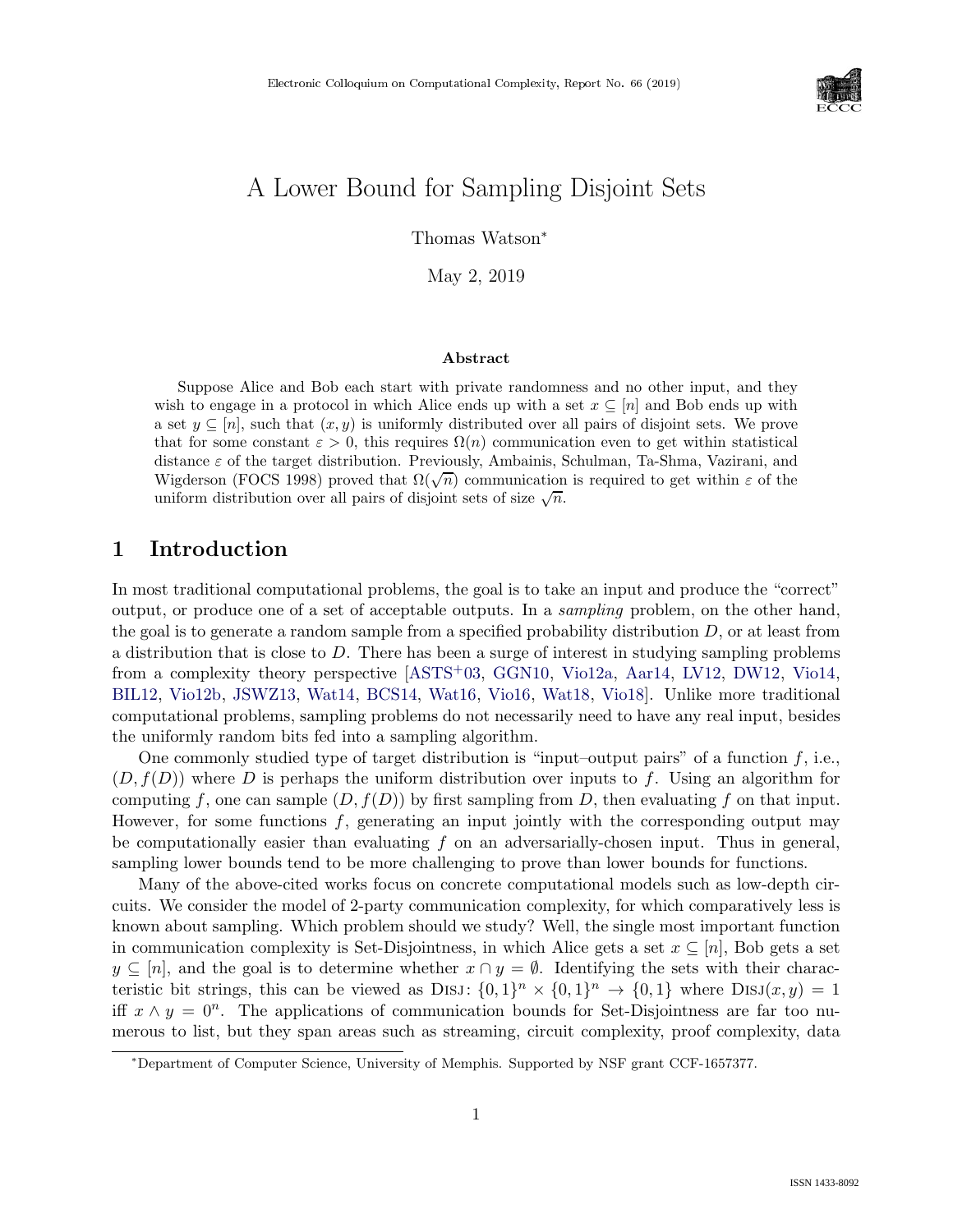structures, combinatorial optimization, fine-grained complexity, and game theory. Because of its central role, Set-Disjointness has become the de facto testbed for proving new types of communication bounds. This function has been studied in the contexts of randomized [\[BFS86,](#page-12-0) [KS92,](#page-16-0) [Raz92,](#page-16-1) [BYJKS04,](#page-13-0) [BGK15\]](#page-12-1) and quantum [\[BCW98,](#page-12-2) [HdW02,](#page-15-0) [Raz03,](#page-16-2) [AA05,](#page-11-0) [She11,](#page-17-0) [SZ09\]](#page-17-1) protocols; multiparty number-in-hand [\[BYJKS04,](#page-13-0) [CKS03,](#page-13-1) [Gro09,](#page-15-1) [Jay09,](#page-15-2) [BEO](#page-12-3)+13, [BO15\]](#page-13-2) and number-on-forehead [\[Gro94,](#page-14-0) [Tes03,](#page-17-2) [BPSW06,](#page-13-3) [She11,](#page-17-0) [CA08,](#page-13-4) [LS09,](#page-16-3) [BH09,](#page-12-4) [She16,](#page-17-3) [She14,](#page-17-4) [RY15,](#page-17-5) [PS17\]](#page-16-4) models; Merlin– Arthur and related models [\[Kla03,](#page-15-3) [AW09,](#page-11-1) [GS10,](#page-15-4) [GW16,](#page-15-5) [GPW16,](#page-14-1) [ARW17,](#page-11-2) [Rub18,](#page-17-6) [Che18\]](#page-13-5); with a bounded number of rounds of interaction [\[KNTZ07,](#page-16-5) [JRS03,](#page-15-6) [WW15,](#page--1-15) [BGK](#page-12-5)+18, [BO17\]](#page-13-6); with bounds on the sizes of the sets [\[HW07,](#page-15-7) [KW09,](#page-16-6) [Pat11,](#page-16-7) [DKS12,](#page-14-2) [BGMdW13,](#page-12-6) [ST13\]](#page-17-7); very precise relationships between communication and error probability [\[BGPW13,](#page-12-7) [BM13,](#page-13-7) [GW16,](#page-15-5) [FHLY17,](#page-14-3) [DFHL18\]](#page-14-4); when the goal is to find the intersection  $[BCK^+14, Gav16, Wat18, ACK19]$  $[BCK^+14, Gav16, Wat18, ACK19]$  $[BCK^+14, Gav16, Wat18, ACK19]$  $[BCK^+14, Gav16, Wat18, ACK19]$  $[BCK^+14, Gav16, Wat18, ACK19]$  $[BCK^+14, Gav16, Wat18, ACK19]$ ; in space-bounded, online, and streaming models [\[KP14,](#page-16-8) [BKM18,](#page-13-8) [AWY18\]](#page-12-9); and direct product theorems [\[KSdW07,](#page-16-9) [BPSW06,](#page-13-3) [BRdW08,](#page-13-9) [JKN08,](#page-15-8) [Kla10,](#page-15-9) [She12,](#page-17-8) [She16,](#page-17-3) [She14\]](#page-17-4). We contribute one more result to this thorough assault on Set-Disjointness.

Here is the definition of our 2-party sampling model: Let  $D$  be a probability distribution over  $\{0,1\}^n \times \{0,1\}^n$ ; we also think of D as a matrix with rows and columns both indexed by  $\{0,1\}^n$ where  $D_{x,y}$  is the probability of outcome  $(x, y)$ . We define  $\mathsf{Samp}(D)$  as the minimum communication cost of any protocol where Alice and Bob each start with private randomness and no other input, and at the end Alice outputs some  $x \in \{0,1\}^n$  and Bob outputs some  $y \in \{0,1\}^n$  such that  $(x, y)$ is distributed according to D. Note that  $\textsf{Samp}(D) = 0$  iff D is a product distribution (x and y are independent), and  $\textsf{Samp}(D) \leq n$  for all D (since Alice can privately sample  $(x, y)$  and send y to Bob). Allowing public randomness would not make sense since Alice and Bob could read a properly-distributed  $(x, y)$  off of the randomness without communicating. We define  $\mathsf{Samp}_\varepsilon(D)$  as the minimum of  $\mathsf{Samp}(D')$  over all distributions  $D'$  with  $\Delta(D, D') \leq \varepsilon$ , where  $\Delta$  denotes statistical (total variation) distance, defined as

$$
\Delta(D, D') \ := \ \max_{\text{event } E} \left| \mathbb{P}_D[E] - \mathbb{P}_{D'}[E] \right| \ = \ \max_{\text{event } E} \left( \mathbb{P}_D[E] - \mathbb{P}_{D'}[E] \right) \ = \ \frac{1}{2} \sum_{\text{outcome } o} \left| \mathbb{P}_D[o] - \mathbb{P}_{D'}[o] \right|.
$$

### 1.1 A story

Our story begins with [\[ASTS](#page-11-4)+03], which proved that  $\textsf{Samp}_\varepsilon((D, \text{DISJ}(D))) \ge \Omega(\sqrt{n})$  for some constant  $\varepsilon > 0$ , where D is uniform over the set of all pairs of sets of size  $\sqrt{n}$  (note that this D is a product distribution and is approximately balanced between 0-inputs and 1-inputs of Disj). The main tool in the proof was a lemma that was originally employed in [\[BFS86\]](#page-12-0) to prove an  $\Omega(\sqrt{n})$ bound on the randomized communication complexity of *computing* DISJ. The latter bound was improved to  $\Omega(n)$  via several different proofs [\[KS92,](#page-16-0) [Raz92,](#page-16-1) [BYJKS04\]](#page-13-0), which leads to a natural question: Can we improve the sampling bound of [\[ASTS](#page-11-4)<sup>+</sup>03] to  $\Omega(n)$  by using the techniques of [\[KS92,](#page-16-0) [Raz92,](#page-16-1) [BYJKS04\]](#page-13-0) instead of [\[BFS86\]](#page-12-0)?

For starters, the answer is "no" for the particular D considered in  $[ASTS<sup>+</sup>03]$ —there is a trivial exact protocol with  $O(\sqrt{n}\log n)$  communication since it only takes that many bits to specify a set of size  $\sqrt{n}$ . What about other interesting distributions D? The following illuminates the situation.

**Observation 1.** For any D and constants  $\varepsilon > \delta > 0$ , if  $\textsf{Samp}_{\varepsilon}((D, \text{DISJ}(D))) \ge \omega(\sqrt{n} \log n)$  then  $\mathsf{Samp}_\delta(D) \ge \Omega\big(\mathsf{Samp}_\varepsilon\big((D, \mathrm{DisJ}(D))\big)\big).$ 

*Proof.* It suffices to show  $\mathsf{Samp}_\varepsilon((D, \mathrm{DisJ}(D))) \leq \mathsf{Samp}_\delta(D) + O(\sqrt{n}\log n)$ . First, note that for any sampling protocol, if we condition on a particular transcript then the output distribution becomes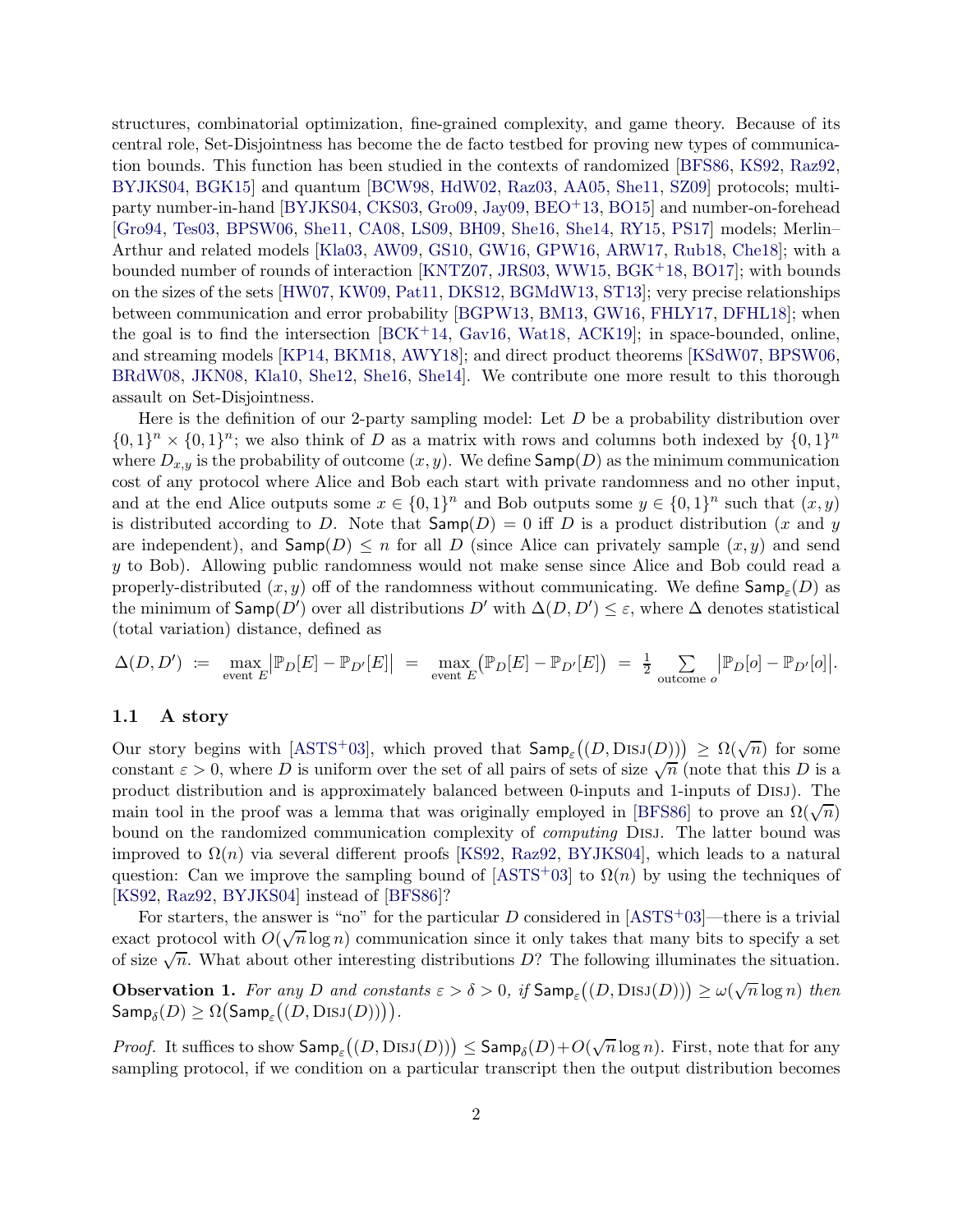product (Alice and Bob are independent after they stop communicating). Second, [\[BFS86\]](#page-12-0) also proved that for every product distribution and every constant  $\gamma > 0$ , there exists a deterministic protocol that uses  $O(\sqrt{n}\log n)$  bits of communication and computes DISJ with error probability  $\leq \gamma$  on a random input from the distibution. Now to  $\varepsilon$ -sample  $(D, \text{DisJ}(D))$ , Alice and Bob can δ-sample D to obtain  $(x, y)$ , and then conditioned on that sampler's transcript, they can run the average-case protocol from [\[BFS86\]](#page-12-0) for the corresponding product distribution with error  $\varepsilon - \delta$ . A simple calculation shows this indeed gives statistical distance  $\varepsilon$ . simple calculation shows this indeed gives statistical distance  $\varepsilon$ .

The upshot is that to get an improved bound, the hardness of sampling  $(D, \text{DisJ}(D))$  would come entirely from the hardness of just sampling D. Thus such a result would not really be "about" the Set-Disjointness function, it would be about the distribution on inputs. Instead of abandoning this line of inquiry, we realize that if  $D$  itself is somehow defined in terms of DISJ, then a bound for sampling D would still be saying something about the complexity of Set-Disjointness. In fact, the proof in  $[ASTS<sup>+</sup>03]$  actually shows something stronger than the previously-stated result: If D is instead defined as the uniform distribution over pairs of *disjoint* sets of size  $\sqrt{n}$  (1-inputs of DISJ), then  $\textsf{Samp}_{\varepsilon}(D) \ge \Omega(\sqrt{n})$ . After this pivot, we are now facing a direction in which we can hope for an improvement. We prove that by removing the restriction on the sizes of the sets, the sampling problem becomes maximally hard.

<span id="page-2-0"></span>**Theorem 1.** Let U be the uniform distribution over the set of all  $(x, y) \in \{0, 1\}^n \times \{0, 1\}^n$  with  $x \wedge y = 0^n$ . Then  $\mathsf{Samp}_{0.01}(U) = \Omega(n)$ .

The proof from [\[ASTS](#page-11-4)+03] was a relatively short application of the technique from [\[BFS86\]](#page-12-0), but for [Theorem 1,](#page-2-0) harnessing known techniques for proving linear communication lower bounds turns out to be significantly more involved.

For calibration, the uniform distribution over all  $(x, y)$  achieves statistical distance  $1 - 0.75<sup>n</sup>$ from U since there are  $4^n$  inputs and  $3^n$  disjoint inputs. We can do a little better: Suppose for each coordinate independently, Alice picks 0 with probability  $\sqrt{1/3}$  and picks 1 with probability  $1-\sqrt{1/3}$ , and Bob does the same. This again involves no communication, and it achieves statistical distance  $1 - (2\sqrt{1/3} - 1/3)^n \le 1 - 0.82^n$  from U. It is plausible that achieving statistical distance  $1 - 2^{-o(n)}$  requires  $\Omega(n)$  communication. The distance 0.01 in [Theorem 1](#page-2-0) can be relaxed slightly, but substantially new ideas will be needed to handle distances that approach 1, or even a large constant such as 0.5. Very roughly speaking, our argument has a "direct sum" flavor showing that most coordinates contribute  $\Omega(1)$  to the communication cost, whereas ideally we would like a "direct product"-type argument that also shows most coordinates contribute a constant factor to 1 − the statistical distance. In the setting of circuits, considerable effort has gone into improving the statistical distances that can be handled by sampling lower bounds [\[DW12,](#page-14-6) [BIL12,](#page-13-10) [Vio18\]](#page-17-9).

### 1.2 Interpreting the result

<span id="page-2-1"></span>We first observe that our sampling model is equivalent to two other models. One of these we call (for lack of a better word) "synthesizing" the distribution D: Alice and Bob get inputs  $x, y \in \{0, 1\}^n$ respectively, in addition to their private randomness, and their goal is to accept with probability exactly  $D_{x,y}$ . We let Synth(D) denote the minimum communication cost of any synthesizing protocol for D, and  $\text{Synth}_{\varepsilon}(D)$  denote the minimum of  $\text{Synth}(D')$  over all  $D'$  with  $\Delta(D, D') \leq \varepsilon$ . The other model is the nonnegative rank of a matrix:  $rank_{+}(D)$  is defined as the minimum k for which D can be written as a sum of  $k$  many nonnegative rank-1 matrices.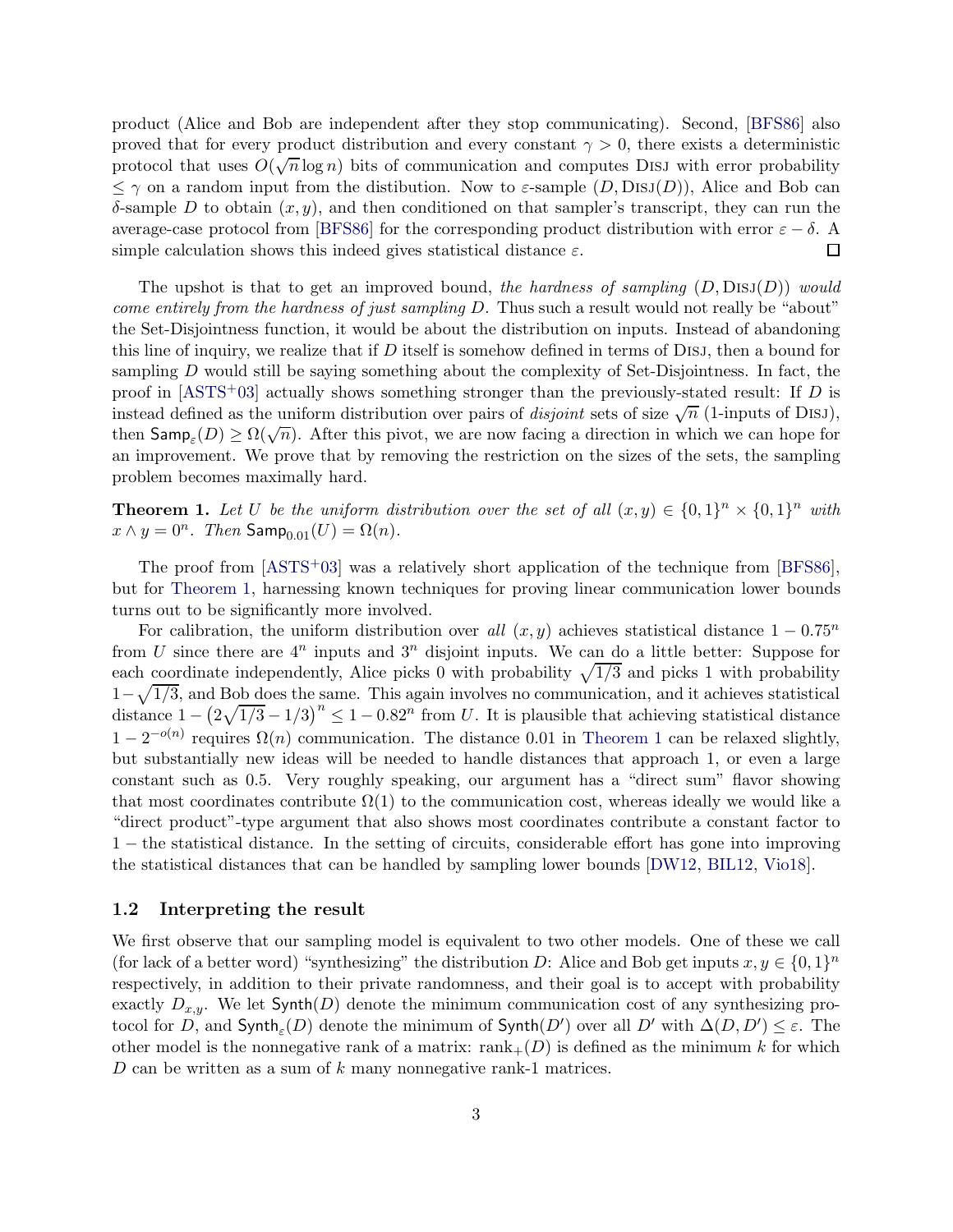**Observation 2.** For every distribution D, the following are all within  $\pm O(1)$  of each other:

 $Samp(D)$ ,  $Synth(D)$ ,  $log rank_{+}(D)$ .

*Proof.* Synth(D)  $\leq$  Samp(D) + 2 since a synthesizing protocol can just run a sampling protocol and accept iff the result equals the given input  $(x, y)$ .

 $\log$  rank $_{+}(D)$   $\leq$  Synth $(D)$  since for each transcript of a synthesizing protocol, the matrix that records the probability of getting that transcript on each particular input has rank 1; summing these matrices over all accepting transcripts yields a nonnegative rank decomposition of D.

To see that  $\mathsf{Samp}(D) \leq \lceil \log \text{rank}_+(D) \rceil$ , suppose  $D = M^{(1)} + M^{(2)} + \cdots + M^{(k)}$  is a sum of nonnegative rank-1 matrices. For each i, by scaling we can write  $M_{x,y}^{(i)} = p_i u_x^{(i)} v_y^{(i)}$  for some distributions  $u^{(i)}$  and  $v^{(i)}$  over  $\{0,1\}^n$ , where  $p_i$  is the sum of all entries of  $M^{(i)}$ . Since D is a distribution,  $p := (p_1, \ldots, p_k)$  is a distribution over [k]. To sample from D, Alice can privately sample  $i \sim p$  and send it to Bob using  $\lceil \log k \rceil$  bits, then Alice can sample  $x \sim u^{(i)}$  and Bob can independently sample  $y \sim v^{(i)}$  with no further communication. □

By this characterization, [Theorem 1](#page-2-0) can be viewed as a lower bound on the approximate nonnegative rank of the DISJ matrix, where the approximation is in  $\ell_1$  (which has an average-case flavor). In the recent literature, "approximate nonnegative rank" generally refers to approximation in  $\ell_{\infty}$  (which is a worst-case requirement), and this model is equivalent to the so-called smooth rectangle bound and WAPP communication complexity [\[JK10,](#page-15-10) [KMSY19,](#page-16-10) [GLM](#page-14-7)+16].

### 1.3 Overview of the proof

We use the Synth characterization from [Observation 2](#page-2-1) in our proof of [Theorem 1.](#page-2-0) We also use the information complexity method that was pioneered in [\[CSWY01,](#page-14-8) [BYJKS04\]](#page-13-0) (as an alternative to the earlier *corruption* method [\[Raz92\]](#page-16-1)) for proving the randomized  $\Omega(n)$  bound for computing Disj. At a high level, the information complexity approach is to consider a probability space with a random input (from a distribution of our choosing) and with the random transcript generated by a protocol on that input, and to use the fact that the communication cost is lower bounded by the Shannon entropy of the transcript, which in turn is lower bounded by the "information cost": the mutual information between the transcript and the input. The key is that as long as the  $n$  input coordinates are independent of each other, the information cost obeys a direct sum property: It is at least the sum of the contributions of the n coordinates. Thus an  $\Omega(n)$  bound follows by showing that the mutual information between the transcript and a typical coordinate is  $\Omega(1)$ .

How shall we implement this approach, given a synthesizing protocol for a distribution that is close to the  $U$  from [Theorem 1?](#page-2-0) First we should decide which input distribution to measure information cost with respect to. It is natural to speculate that since the aim is to prove a lower bound for approximately synthesizing  $U$ , we should use  $U$  itself as the input distribution. That idea is somewhat of a red herring. We do use  $U$  itself for measuring information cost, but the reason has more to do with the fact that statistical (or  $\ell_1$ ) distance is a certain sum—rather than a weighted sum—over inputs. (This forms an obstacle to using the corruption lemma from [\[Raz92\]](#page-16-1) as a black box, since the latter is tailored to an input distribution that is different from U.)

When looking at an individual coordinate's contribution to the information cost, we need the input to come from a product distribution, in order to exploit the fact that each transcript corresponds to a combinatorial rectangle. The standard technique is to decompose the input distribution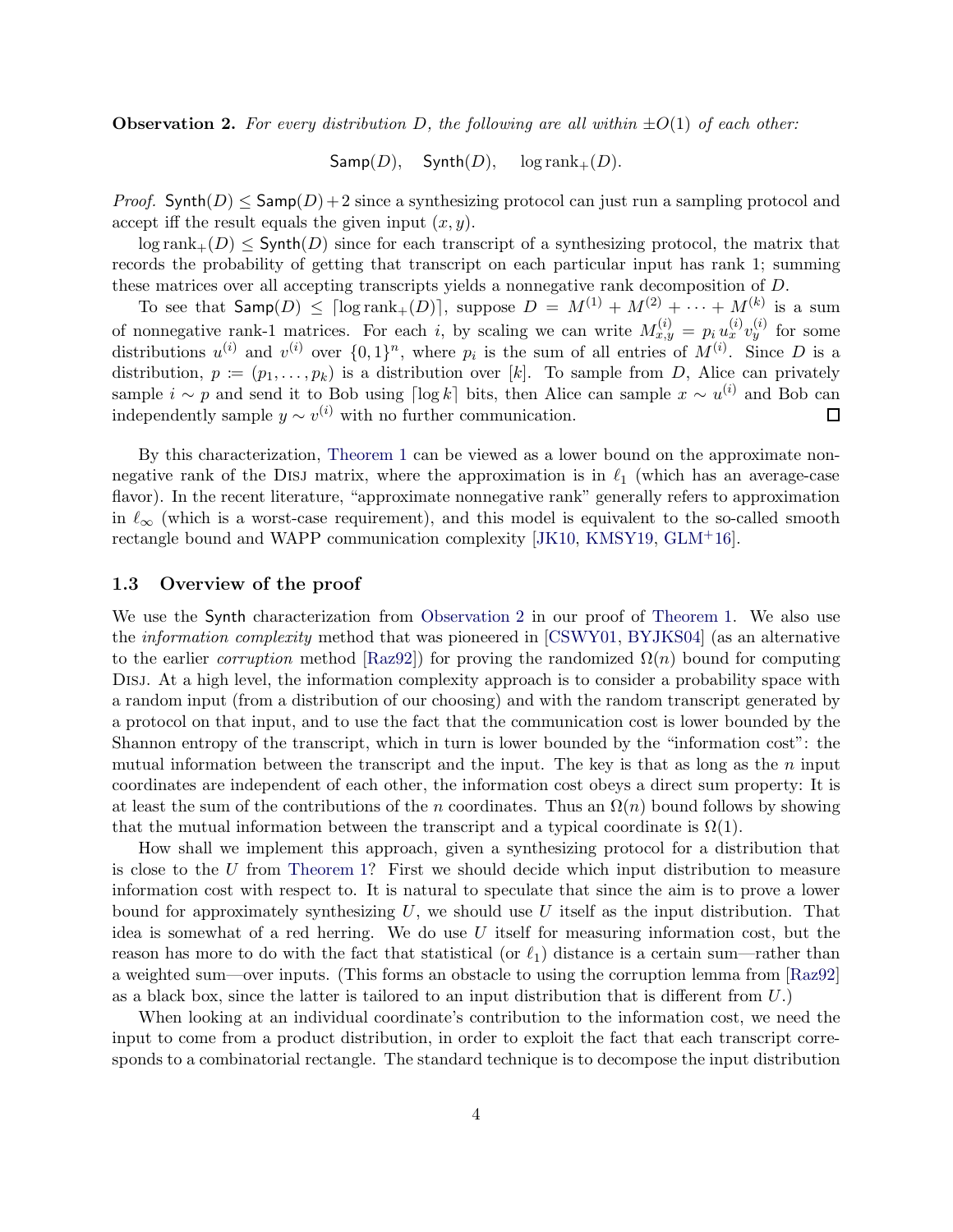into a mixture of product distributions (like what a sampling protocol does—but now this is purely for analysis purposes) and consider a typical component of this mixture. Then, we can use a standard lemma (from [\[BYJKS04\]](#page-13-0)) for relating the mutual information to the statistical distance between transcript distributions on different inputs; however, we need to somewhat generalize this tool to handle the input distributions that arise from decomposing our U.

The next issue to tackle is that a synthesizing protocol rejects most inputs with extremely high probability, so the rejecting transcripts may not carry much information about the input (the information cost could be very low if we measure w.r.t. a random transcript in the naive way). Most of the "action" happens within the approximately  $3^{-n}$  probability of acceptance on a typical 1-input. For this reason, our probability space will use a random transcript conditioned on the protocol accepting. This introduces two related sources of difficulties: It distorts the "product structure" we usually rely on for analyzing the behavior of a transcript across different inputs, and it interferes with the standard trick of "absorbing" the other  $n - 1$  coordinates of the randomly chosen input into the protocol's private randomness (specifically, sampling an input and then a random accepting transcript on that input, is not the same as sampling an input, running the protocol, then conditioning the whole experiment on acceptance). A substantial portion of the technical effort goes into alleviating these issues.

Anyway, to give the gist of the overall structure of the argument, let us visualize a single "representative" transcript and ignore the complications mentioned in the previous paragraph. Focusing on a single input coordinate (DISJ with  $n = 1$  is just NAND), we think of the lower-right cell as a 0-input and the other three cells as 1-inputs. The area within each cell represents the protocol's private randomness along with "the rest" of the random input (besides the coordinate under the spotlight). If the transcript's rectangle occupies too much area in the upper-left cell (as shown on the left), it would be contributing to the protocol accepting 1-inputs with too high of probability. Otherwise, the rectangle is forced to occupy a relatively not-too-small area in the lowerright cell (as shown on the right). Accepting on some 0-inputs can be OK, but here is the catch: There are  $n/3$  times as many uniquely-intersecting inputs as there are disjoint inputs (for the full Disj function), and it turns out this not-too-small acceptance probability would get "replicated" across many of these intersecting inputs. The sum of the acceptance probabilities would then be too great for the protocol to be synthesizing any distribution at all, much less one close to U.



### 2 Proof

Before proving [Theorem 1,](#page-2-0) we give some preliminaries. We assume familiarity with the basics of communication complexity [\[KN97\]](#page-16-11) and information theory [\[CT06\]](#page-14-9). A protocol Π is assumed to have private randomness, and we let  $CC(\Pi)$  denote the worst-case communication cost. We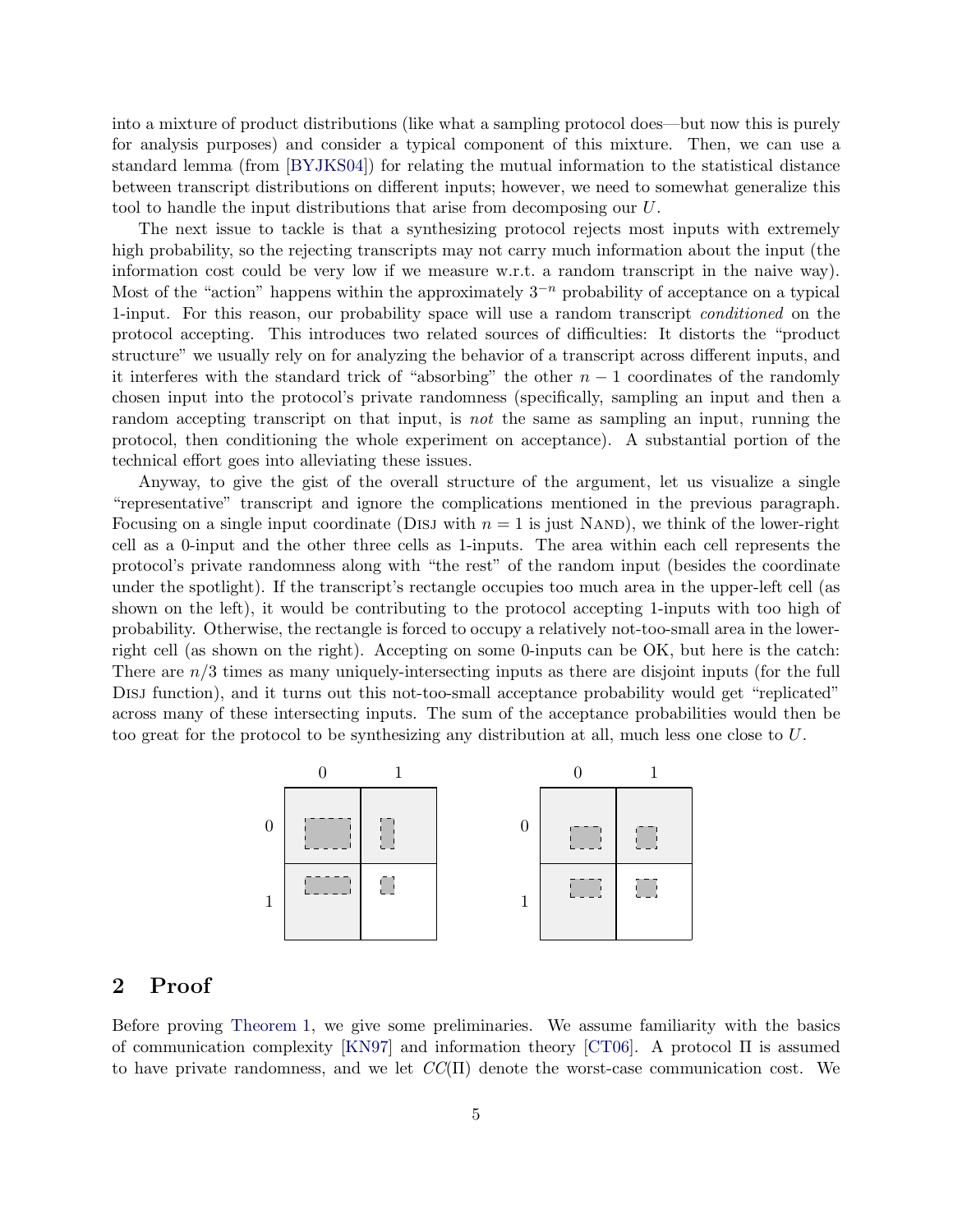use  $\mathbb P$  for probability,  $\mathbb E$  for expectation,  $\mathbb H$  for Shannon entropy,  $\mathbb I$  for mutual information,  $\mathbb D$  for relative entropy, and  $\Delta$  for statistical distance. We use bold letters to denote random variables, and non-bold letters for particular outcomes.

<span id="page-5-1"></span>Fact 1. Mutual information and relative entropy satisfy the following standard properties:

- Direct sum:  $\mathbb{I}(a; b_1 \cdots b_n) \geq \mathbb{I}(a; b_1) + \cdots + \mathbb{I}(a; b_n)$  if  $b_1 \cdots b_n$  are fully independent.
- **•** Alternative definition:  $\mathbb{I}(\boldsymbol{a} ; \boldsymbol{b}) = \mathbb{E}_{a \sim \boldsymbol{a}} \mathbb{D}((\boldsymbol{b} | \boldsymbol{a} = a) || \boldsymbol{b}).$
- Pinsker's inequality:  $\mathbb{D}(\boldsymbol{a} \parallel \boldsymbol{b}) \geq \frac{2}{\ln 2} \Delta(\boldsymbol{a}, \boldsymbol{b})^2$ .

To make the paper slightly more self-contained, we include the quick proof of the direct sum property in § [A.](#page-11-5) Pinsker's inequality has several proofs available in several sources, such as [\[DP09\]](#page-14-10).

### 2.1 Proof of [Theorem 1](#page-2-0)

Letting U be as in [Theorem 1,](#page-2-0) suppose for contradiction  $\textsf{Samp}(D) \leq 0.0001n - 2$  for some distribution D with  $\Delta(U, D) \leq 0.01$ . By [Observation 2,](#page-2-1) Synth(D)  $\leq 0.0001n$ , so consider a synthesizing protocol Π for D with  $CC(\Pi) \leq 0.0001n$ . As a technical convenience, we may assume Π has been infinitesimally perturbed to ensure the acceptance probability is positive on each input;<sup>[1](#page-5-0)</sup> this allows us to avoid special cases for handling conditioning on 0-probability events.

We build a probability space by decomposing  $U$  into a mixture of product distributions. For each  $j \in [n]$  independently: Let  $w_j$  be uniform over  $\{\text{LEFT}, \text{RIGHT}\}.$ 

Conditional on 
$$
\mathbf{w}_j = \text{LEFT}
$$
, let

\n $\mathbf{x}_j \mathbf{y}_j := \begin{cases} 00 & \text{with probability } 1/3 \\ 10 & \text{with probability } 2/3 \end{cases}$ 

\nConditioned on  $\mathbf{w}_j = \text{RIGHT}$ , let

\n $\mathbf{x}_j \mathbf{y}_j := \begin{cases} 00 & \text{with probability } 1/3 \\ 01 & \text{with probability } 2/3 \end{cases}$ 

Note that the marginal distribution of  $(x, y)$  is U, but x and y are independent conditioned on w. Conditioned on  $(\mathbf{x}, \mathbf{y}) = (x, y)$ , let  $\tau$  be a random transcript of  $\Pi(x, y)$  conditioned on acceptance. Finally, let i be uniform over  $[n]$  and independent of the other random variables. In summary,  $(w, x, y, \tau, i)$  are jointly distributed over  $\{\text{LEFT}, \text{RIGHT}\}^n \times \{0, 1\}^n \times \{0, 1\}^n \times \{0, 1\}^{CC(\Pi)} \times [n].$ 

**Definition 1.** An outcome  $(i, w_{-i}) \in [n] \times {\text{LEFT}, \text{RIGHT}}^{\{n\} \setminus \{i\}}$  is called good iff both:

- (1)  $\mathbb{I}(\tau; x_i y_i | i = i, w = w) \leq 0.0008$  ("cost") for each  $w_i \in \{\text{LEFT}, \text{RIGHT}\}, \text{ and}$
- (2)  $\mathbb{E}[\max(3^{-n} D_{x,y}, 0) | i = i, w_{-i} = w_{-i}, x_i y_i = x_i y_i] \leq 0.12 \cdot 3^{-n}$  ("correctness") for each  $x_i y_i \in \{00, 01, 10\}.$

<span id="page-5-2"></span>Claim 1.  $(i, w_{-i}) \sim (i, w_{-i})$  is good with probability at least 0.5.

*Proof.* By a union bound, it suffices to show that  $(1)$  and  $(2)$  individually hold with probability at least 0.75 each.

<span id="page-5-0"></span><sup>&</sup>lt;sup>1</sup>For an infinitesimal  $\iota > 0$ , accept with probability  $4^{-n}\iota$ , reject with probability  $(1 - 4^{-n})\iota$ , and otherwise run the original synthesizing protocol. This adds only 2 bits of communication, and it affects the statistical distance to the target distribution by at most  $\iota$ .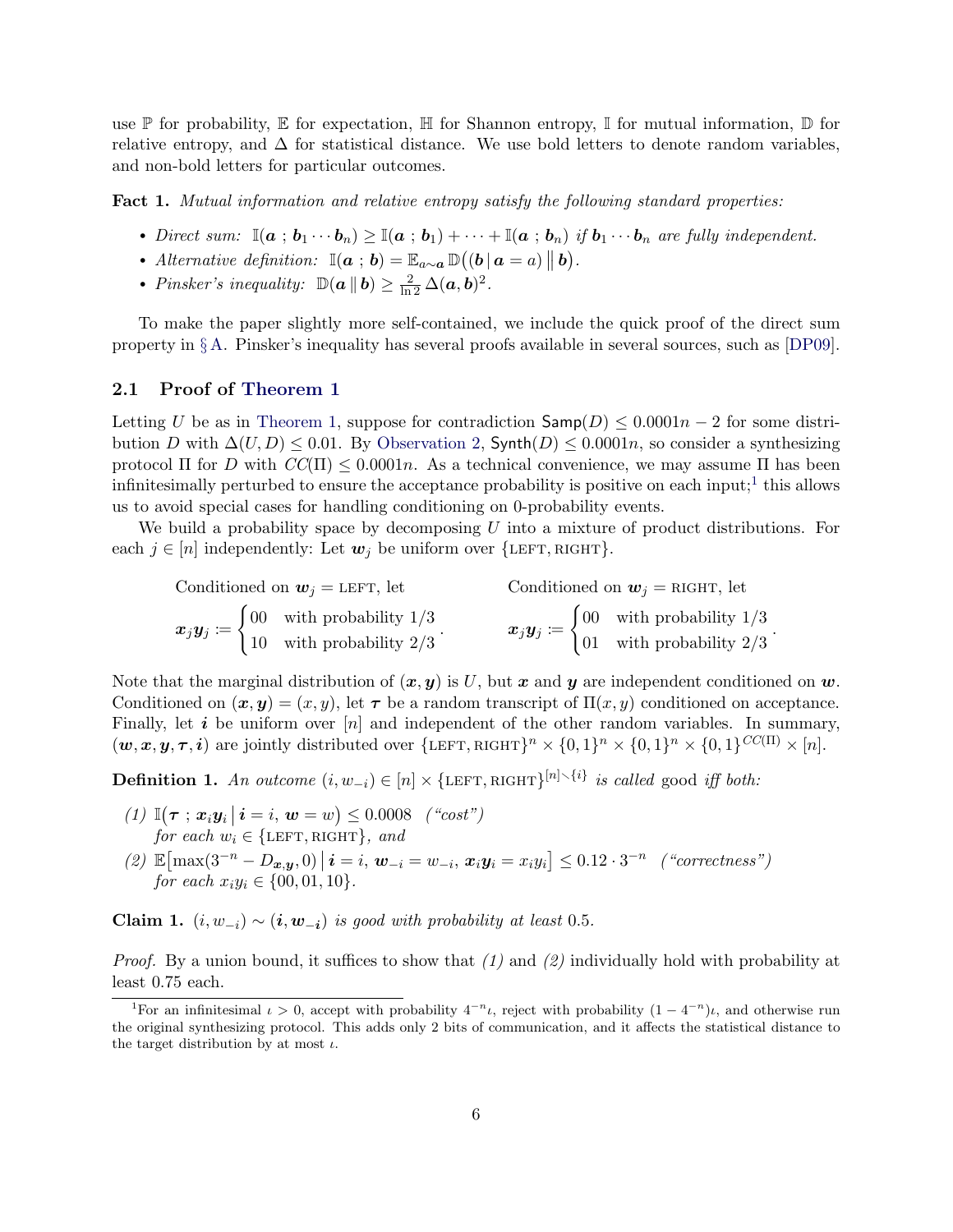For fixed *i* and *w*, abbreviate  $\mathbb{I}(\tau ; x_i y_i \mid i = i, w = w)$  as  $I_{i,w} \geq 0$ . For each *w*,

$$
\mathbb{E}_{i \sim i}[I_{i,w}] \leq \frac{1}{n} \mathbb{I}(\boldsymbol{\tau} \; ; \; \boldsymbol{x} \boldsymbol{y} \; | \; \boldsymbol{w} = w) \; \leq \; \frac{1}{n} \mathbb{H}(\boldsymbol{\tau} \; | \; \boldsymbol{w} = w) \; \leq \; \frac{1}{n} \mathit{CC}(\Pi) \; \leq \; 0.0001
$$

by the first bullet from [Fact 1](#page-5-1) using  $a \coloneqq (\tau | w = w)$  and  $b_i \coloneqq (x_i y_i | w = w)$ . Now

$$
\mathbb{E}_{(i,w_{-i})\sim(i,w_{-i})}\,\mathbb{E}_{w_i\sim w_i}[I_{i,w}] = \mathbb{E}_{w\sim w}\,\mathbb{E}_{i\sim i}[I_{i,w}] \leq 0.0001.
$$

By Markov's inequality, with probability at least 0.75 over  $(i, w_{-i}) \sim (i, w_{-i})$  we have that  $\mathbb{E}_{w_i \sim w_i}[I_{i,w}] \leq 0.0004$ , in which case  $\max_{w_i}(I_{i,w}) \leq 2 \mathbb{E}_{w_i \sim w_i}[I_{i,w}] \leq 0.0008$  and thus (1) holds.

For fixed *i*,  $w_{-i}$ , and  $x_iy_i$ , abbreviate  $\mathbb{E} \left[ \max(3^{-n} - D_{\boldsymbol{x},\boldsymbol{y}},0) \,\Big|\, \boldsymbol{i} = i, \, \boldsymbol{w}_{-i} = w_{-i}, \, \boldsymbol{x}_i\boldsymbol{y}_i = x_iy_i \right]$  as  $\delta_{i,w_{-i},x_iy_i} \geq 0$ . Now

$$
\mathbb{E}_{(i,w_{-i})\sim(i,w_{-i})}\mathbb{E}_{x_iy_i\sim x_iy_i}[\delta_{i,w_{-i},x_iy_i}] = \mathbb{E}[\max(3^{-n}-D_{x,y},0)] = 3^{-n}\sum_{x,y} \max(U_{x,y}-D_{x,y},0) \n= 3^{-n}\Delta(U,D) \leq 0.01 \cdot 3^{-n}.
$$

By Markov's inequality, with probability at least 0.75 over  $(i, w_{-i}) \sim (i, w_{-i})$  we have that  $\mathbb{E}_{x_iy_i\sim x_iy_i}[\delta_{i,w_{-i},x_iy_i}] \leq 0.04 \cdot 3^{-n}$ , in which case  $\max_{x_iy_i}[\delta_{i,w_{-i},x_iy_i}] \leq 3\mathbb{E}_{x_iy_i\sim x_iy_i}[\delta_{i,w_{-i},x_iy_i}] \leq$  $0.12 \cdot 3^{-n}$  and thus  $(2)$  holds.

<span id="page-6-0"></span>**Lemma 1.** For each good  $(i, w_{-i})$ , either:

(*i*)  $\mathbb{E}[D_{x,y} | i = i, w_{-i} = w_{-i}] \ge 5 \cdot 3^{-n}, \text{ or}$ (*ii*)  $\mathbb{E}[D_{\hat{x}, \hat{y}} | i = i, w_{-i} = w_{-i}] \ge 0.000001 \cdot 3^{-n}$ 

where the random variables  $\hat{x}, \hat{y}$  are the same as  $x, y$  except  $\hat{x}_i \hat{y}_i$  is fixed to 11.

[Lemma 1](#page-6-0) is the technical heart of the argument; we prove it in  $\S 2.2$ . Note that the marginal distribution of  $(\hat{x}, \hat{y})$  is uniform over the set of all  $(x, y) \in \{0, 1\}^n \times \{0, 1\}^n$  with  $|x \wedge y| = 1$ , where  $\lfloor \cdot \rfloor$  denotes Hamming weight (i.e., x and y represent uniquely intersecting sets).

Combining [Claim 1](#page-5-2) and [Lemma 1](#page-6-0) shows that over  $(i, w_{-i}) \sim (i, w_{-i})$ , either (i) holds with probability at least  $0.25$  or *(ii)* holds with probability at least  $0.25$ . In the former case,

$$
\mathbb{E}[D_{\bm{x},\bm{y}}] \ \geq \ \mathbb{P}[(i) \text{ holds}] \cdot \mathbb{E}\big[D_{\bm{x},\bm{y}} \,\big|\, (i) \text{ holds}\big] \ \geq \ 0.25 \cdot 5 \cdot 3^{-n} \ > \ 3^{-n}
$$

and thus  $\sum_{x,y : |x \wedge y|=0} D_{x,y} = 3^n \mathbb{E}[D_{x,y}] > 1$ . In the latter case,

$$
\mathbb{E}[D_{\widehat{\bm{x}}, \widehat{\bm{y}}}] \ \geq \ \mathbb{P}[(ii) \text{ holds}] \cdot \mathbb{E}\big[D_{\widehat{\bm{x}}, \widehat{\bm{y}}}\, \big|\; (ii) \text{ holds} \big] \ \geq \ 0.25 \cdot 0.000001 \cdot 3^{-n} \ > \ 1/(n3^{n-1})
$$

and thus  $\sum_{x,y : |x \wedge y|=1} D_{x,y} = n3^{n-1} \mathbb{E}[D_{\hat{x},\hat{y}}] > 1$ . Either case contradicts the assumption that D is a distribution. This finishes the proof of [Theorem 1,](#page-2-0) except for the proof of [Lemma 1.](#page-6-0)

### <span id="page-6-1"></span>2.2 Proof of [Lemma 1](#page-6-0)

Fix a good  $(i, w_{-i})$ . For convenience, we henceforth assume  $i = 1$  and we elide the conditioning on  $i = 1, w_{-1} = w_{-1}$  in the notation. Thus our whole probability space now consists of  $(w_1, x, y, \tau)$ which is actually distributed as  $(w_1, x, y, \tau | i = 1, w_{-1} = w_{-1})$  in the original notation. Also,  $(\widehat{\boldsymbol{x}}, \widehat{\boldsymbol{y}}) \coloneqq (1\boldsymbol{x}_{-1}, 1\boldsymbol{y}_{-1}).$ 

With this convention, the definition of good becomes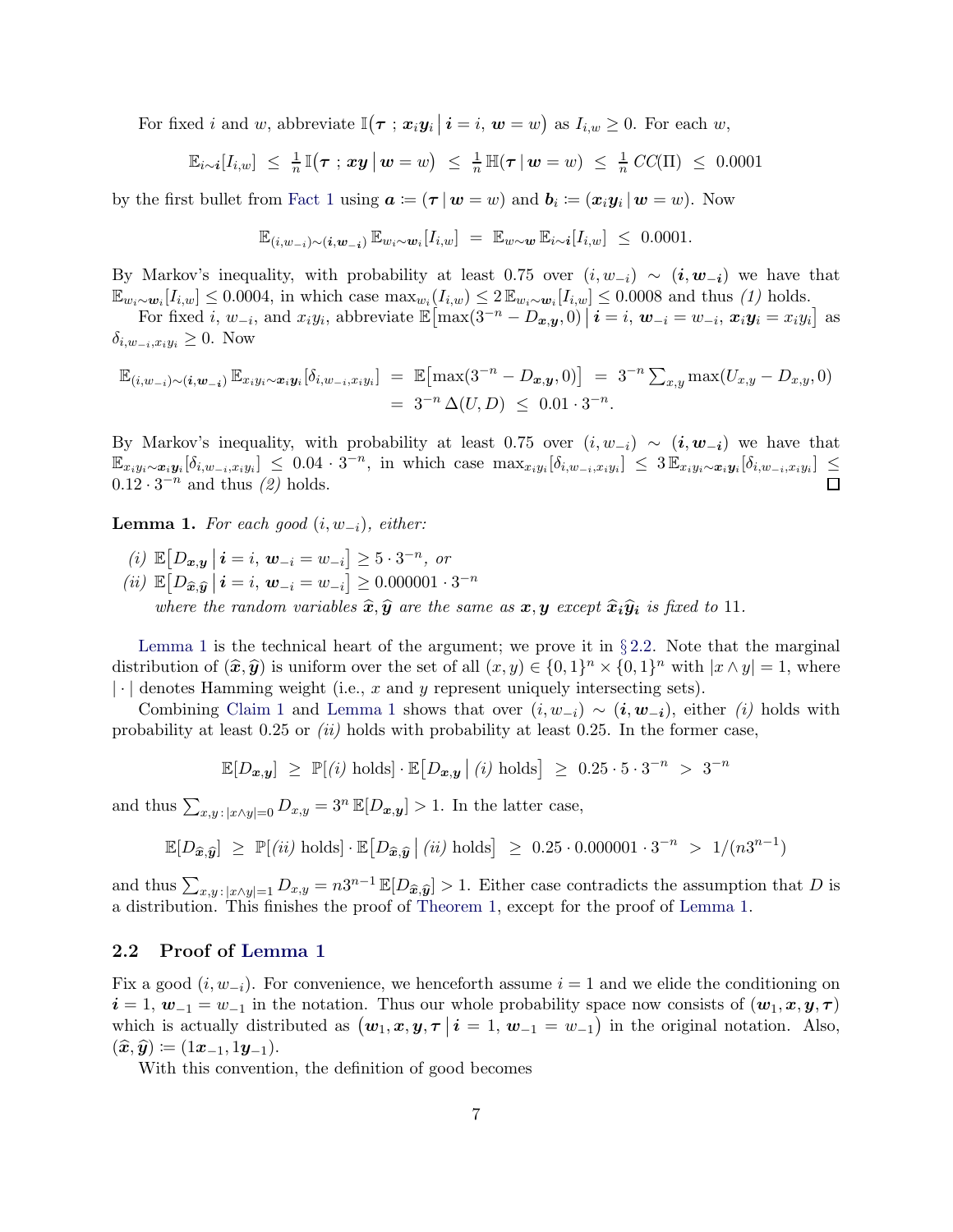- (1)  $\mathbb{I}(\tau; x_1y_1 | w_1 = w_1) \le 0.0008$  ("cost") for each  $w_1 \in \{\text{LEFT}, \text{RIGHT}\}, \text{ and}$
- (2)  $\mathbb{E}[\max(3^{-n} D_{x,y}, 0) | x_1y_1 = x_1y_1] \le 0.12 \cdot 3^{-n}$  ("correctness") for each  $x_1y_1 \in \{00, 01, 10\}$

and the statement of [Lemma 1](#page-6-0) becomes

- (*i*)  $\mathbb{E}[D_{x,y}] \ge 5 \cdot 3^{-n}$ , or
- <span id="page-7-0"></span>(*ii*)  $\mathbb{E}[D_{\hat{x},\hat{y}}] \ge 0.000001 \cdot 3^{-n}$ .

Claim 2. If (1) holds then  $\Delta((\tau | x_1 y_1 = 00), (\tau | x_1 y_1 = x_1 y_1)) \le 0.05$ for each  $x_1y_1 \in \{01, 10\}.$ 

<span id="page-7-1"></span>To prove [Claim 2,](#page-7-0) we use the following tool relating statistical distance and mutual information.

**Lemma 2.** Let  $a, b$  be jointly distributed, with **b** having support  $\{0, 1\}$ . Then

$$
\Delta((\mathbf{a} \,|\, \mathbf{b} = 0), (\mathbf{a} \,|\, \mathbf{b} = 1)) \leq \sqrt{\mathbb{I}(\mathbf{a} \,;\, \mathbf{b})} / (3 \cdot \mathbb{P}[\mathbf{b} = 0] \cdot \mathbb{P}[\mathbf{b} = 1]).
$$

The special case of [Lemma 2](#page-7-1) where **b** is uniform over  $\{0, 1\}$  was known, dating back to [\[BYJKS04\]](#page-13-0) (using [\[Lin91\]](#page-16-12)). We give a proof of the general case in  $\S 2.3$ , via a somewhat new and streamlined argument that avoids the intermediate use of Hellinger distance.

*Proof of [Claim 2.](#page-7-0)* First, (1) tells us  $\mathbb{I}(\tau; x_1 | w_1 = \text{LEFT}) \leq 0.0008$  (since  $y_1$  is always 0 conditioned on  $w_1 = \text{LEFT}$ ), and applying [Lemma 2](#page-7-1) with  $(a, b) := (\tau, x_1 \mid w_1 = \text{LEFT})$  gives

$$
\Delta((\tau | x_1 y_1 = 00), (\tau | x_1 y_1 = 10)) \leq \sqrt{\mathbb{I}(\tau | x_1 | w_1 = \text{LEFT})}/(3 \cdot \frac{1}{3} \cdot \frac{2}{3}) \leq \sqrt{0.0008} \cdot 1.5 \leq 0.05.
$$

Similarly, (1) tells us  $\mathbb{I}(\tau; y_1 | w_1 = \text{RIGHT}) \le 0.0008$  (since  $x_1$  is always 0 conditioned on  $w_1 =$ RIGHT), and applying [Lemma 2](#page-7-1) with  $(a, b) := (\tau, y_1 \, | \, w_1 = \text{RIGHT})$  gives

$$
\Delta((\tau \,|\, \boldsymbol{x}_1 \boldsymbol{y}_1 = 00), (\tau \,|\, \boldsymbol{x}_1 \boldsymbol{y}_1 = 01)) \leq \sqrt{\mathbb{I}(\tau \,;\, \boldsymbol{y}_1 \,|\, \boldsymbol{w}_1 = \text{RIGHT})} / (3 \cdot \frac{1}{3} \cdot \frac{2}{3}) \leq \sqrt{0.0008} \cdot 1.5 \leq 0.05.
$$
 This proves the claim.

This proves the claim.

Let A be the set of all accepting transcripts of  $\Pi$ . For  $\tau \in A$  and  $(x, y) \in \{0, 1\}^n \times \{0, 1\}^n$  and  $x_1y_1 \in \{0,1\}^2$ , define

$$
p_{x,y}(\tau) := \mathbb{P}[\Pi(x,y) \text{ generates } \tau] \qquad p_{x_1y_1}(\tau) := \mathbb{E}_{x_{-1}y_{-1} \sim x_{-1}} p_{x,y}(\tau)]
$$
  
\n
$$
q_{x,y}(\tau) := \mathbb{P}[\Pi(x,y) \text{ generates } \tau \mid \Pi(x,y) \text{ accepts}] \qquad q_{x_1y_1}(\tau) := \mathbb{E}_{x_{-1}y_{-1} \sim x_{-1}} p_{-1}[q_{x,y}(\tau)]
$$

where the probabilities in the left column are over the private randomness of Alice and Bob; in particular,  $\sum_{\tau \in A} p_{x,y}(\tau) = \mathbb{P}[\Pi(x, y) \text{ accepts}] = D_{x,y} \text{ and } p_{x,y}(\tau) = D_{x,y} \cdot q_{x,y}(\tau)$ . In terms of our probability space  $(\mathbf{w}_1, \mathbf{x}, \mathbf{y}, \boldsymbol{\tau})$ , we have:

for each 
$$
x_1y_1 \in \{00, 01, 10\}
$$
:  
\nfor  $x_1y_1 = 11$ :  
\n $p_{x_1y_1}(\tau) = \mathbb{E}[p_{x,y}(\tau) | \mathbf{x}_1\mathbf{y}_1 = x_1y_1]$   
\n $\sum_{\tau \in A} p_{x_1y_1}(\tau) = \mathbb{E}[D_{x,y} | \mathbf{x}_1\mathbf{y}_1 = x_1y_1]$   
\n $q_{x_1y_1}(\tau) = \mathbb{E}[q_{x,y}(\tau) | \mathbf{x}_1\mathbf{y}_1 = x_1y_1]$   
\n $= \mathbb{P}[\tau = \tau | \mathbf{x}_1\mathbf{y}_1 = x_1y_1]$   
\n $\sum_{\tau \in A} p_{x_1}(\tau) = \mathbb{E}[D_{\widehat{x},\widehat{y}}]$ 

<span id="page-7-2"></span>We postpone the proofs of the following two claims to the end of this subsection.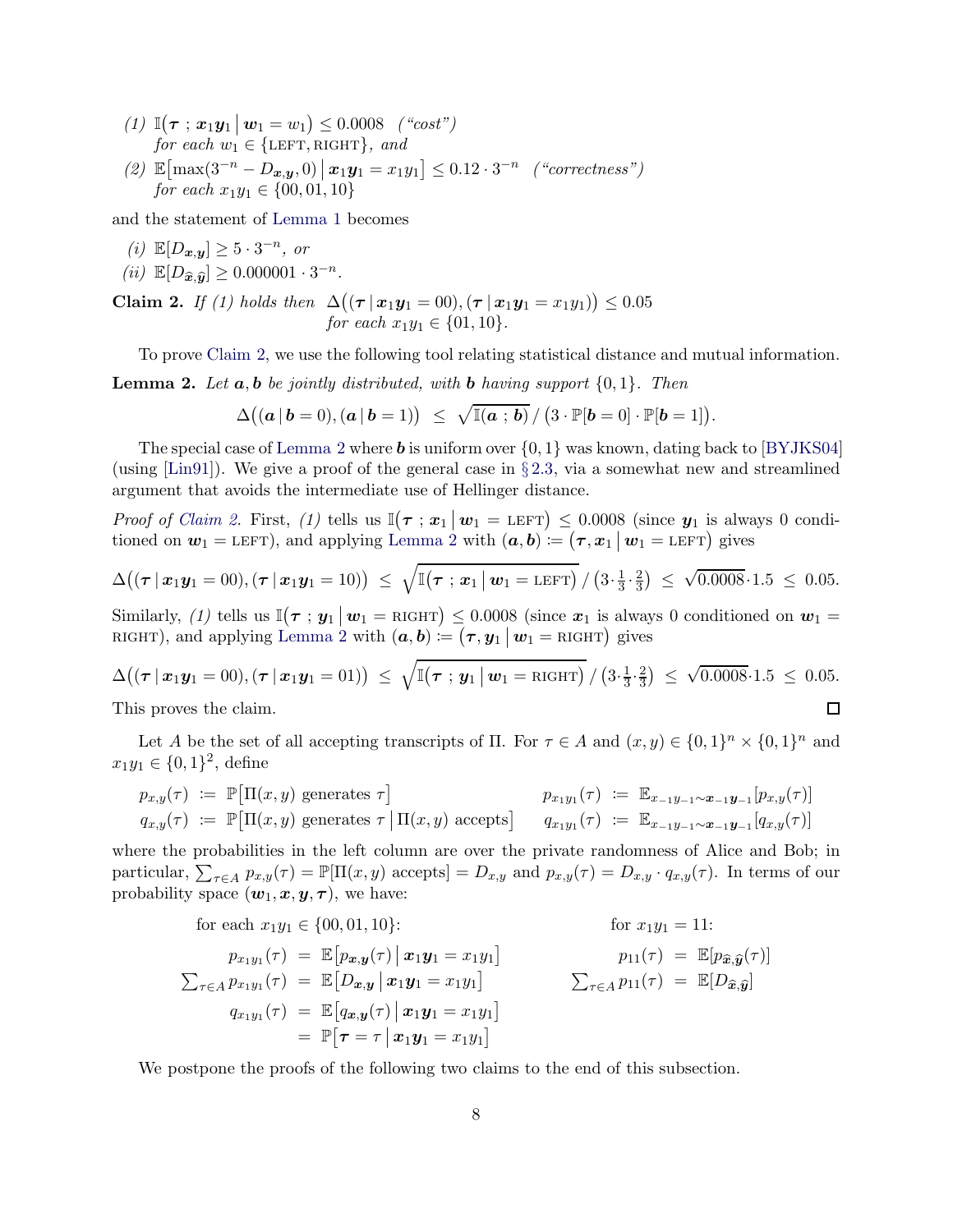Claim 3. If (2) holds then  $\mathbb{P}[p_{x_1y_1}(\tau)/q_{x_1y_1}(\tau) \geq 0.03 \cdot 3^{-n} | x_1y_1 = x_1y_1] \geq 0.8$ for each  $x_1y_1 \in \{01, 10\}.$ 

<span id="page-8-0"></span>**Claim 4.** If (i) does not hold then  $\mathbb{P}\left[p_{00}(\tau)/q_{00}(\tau) \leq 75 \cdot 3^{-n} \,|\, \mathbf{x}_1 \mathbf{y}_1 = 00\right] \geq 0.8$ .

We now show how to combine [Claim 2,](#page-7-0) [Claim 3,](#page-7-2) and [Claim 4](#page-8-0) to prove that if  $(1)$  and  $(2)$  hold and  $(i)$  does not hold, then  $(ii)$  holds. Defining

$$
T_{x_1y_1} := \{ \tau \in A : p_{x_1y_1}(\tau)/q_{x_1y_1}(\tau) \ge 0.03 \cdot 3^{-n} \} \quad \text{for each } x_1y_1 \in \{01, 10\}
$$
  
\n
$$
T_{00} := \{ \tau \in A : p_{00}(\tau)/q_{00}(\tau) \le 75 \cdot 3^{-n} \} \quad \text{for } x_1y_1 = 00
$$
  
\n
$$
T := T_{00} \cap T_{01} \cap T_{10}
$$

we have for each  $x_1y_1 \in \{01, 10\}$ ,

$$
\mathbb{P}[\boldsymbol{\tau} \in T_{x_1y_1} | \boldsymbol{x}_1\boldsymbol{y}_1 = 00] \geq \mathbb{P}[\boldsymbol{\tau} \in T_{x_1y_1} | \boldsymbol{x}_1\boldsymbol{y}_1 = x_1y_1] - 0.05 \geq 0.75
$$

by [Claim 2](#page-7-0) and [Claim 3,](#page-7-2) and  $\mathbb{P}[\tau \in T_{00} \, | \, x_1 y_1 = 00] \geq 0.8$  by [Claim 4,](#page-8-0) so by a union bound,

$$
\sum_{\tau \in T} q_{00}(\tau) = \mathbb{P}[\tau \in T \mid \boldsymbol{x}_1 \boldsymbol{y}_1 = 00] \geq 0.3. \tag{\dagger}
$$

For each  $x_1y_1 \in \{01, 10\}$  we define  $d_{x_1y_1}(\tau) := |q_{00}(\tau) - q_{x_1y_1}(\tau)|$  so that by [Claim 2,](#page-7-0)

$$
\sum_{\tau \in A} d_{x_1 y_1}(\tau) = 2 \Delta ((\tau | x_1 y_1 = 00), (\tau | x_1 y_1 = x_1 y_1)) \leq 0.1. \tag{\ddagger}
$$

Since  $\mathbf{x}_{-1}, \mathbf{y}_{-1}$  are independent (implicitly conditioned on  $\mathbf{w}_{-1} = w_{-1}$ ), we have  $p_{00}(\tau) \cdot p_{11}(\tau) =$  $p_{01}(\tau) \cdot p_{10}(\tau)$  by the rectangular nature of any transcript  $\tau$ . We would like to rewrite this as  $p_{11}(\tau) = p_{01}(\tau) \cdot p_{10}(\tau) / p_{00}(\tau)$  but we must be careful about division by 0. Adopting the convention  $0/0 \coloneqq 0$ , we can write

<span id="page-8-4"></span><span id="page-8-3"></span><span id="page-8-1"></span>
$$
p_{11}(\tau) \ge p_{01}(\tau) \cdot p_{10}(\tau) / p_{00}(\tau). \tag{*}
$$

We also note that for each  $x_1y_1, p_{x_1y_1}(\tau) = 0$  iff  $q_{x_1y_1}(\tau) = 0$ . To convert between the "multiplicative" structure of transcripts as in ([∗](#page-8-1)) and the "additive" structure of statistical distance, we appeal to the following basic fact, which has been used several times in recent works [\[GW16,](#page-15-5) [GPW16,](#page-14-1) GJW18. For completeness, we reproduce the argument in  $\S$  [A.](#page-11-5)

<span id="page-8-2"></span>Fact 2. For every  $\tau \in A$ ,  $q_{01}(\tau) \cdot q_{10}(\tau) / q_{00}(\tau) \geq q_{00}(\tau) - d_{01}(\tau) - d_{10}(\tau)$ .

At last we come to the punchline:

$$
\mathbb{E}[D_{\widehat{x},\widehat{y}}] = \sum_{\tau \in A} p_{11}(\tau) \ge \sum_{\tau \in T} p_{11}(\tau) \ge \sum_{\tau \in T} \frac{p_{01}(\tau) \cdot p_{10}(\tau)}{p_{00}(\tau)}
$$
\n
$$
= \sum_{\tau \in T} \frac{\frac{p_{01}(\tau)}{q_{01}(\tau)} \cdot \frac{p_{10}(\tau)}{q_{10}(\tau)}}{p_{00}(\tau)} \cdot \frac{q_{01}(\tau) \cdot q_{10}(\tau)}{q_{00}(\tau)}
$$
\n
$$
\ge \sum_{\tau \in T} \frac{(0.03 \cdot 3^{-n}) \cdot (0.03 \cdot 3^{-n})}{75 \cdot 3^{-n}} \cdot (q_{00}(\tau) - d_{01}(\tau) - d_{10}(\tau))
$$
\n
$$
\ge 0.00001 \cdot 3^{-n} \cdot \left(\sum_{\tau \in T} q_{00}(\tau) - \sum_{\tau \in A} d_{01}(\tau) - \sum_{\tau \in A} d_{10}(\tau)\right)
$$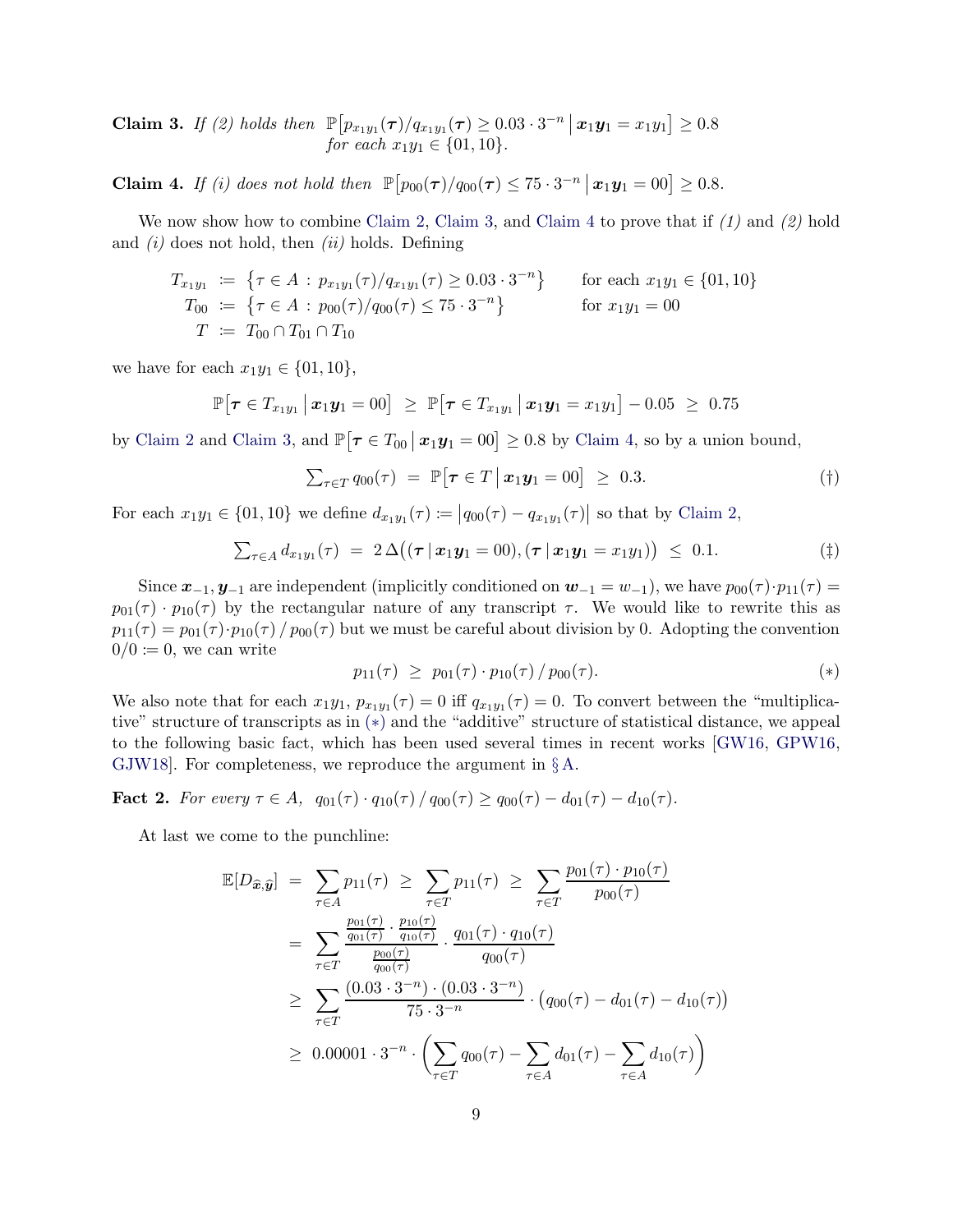$\geq 0.00001 \cdot 3^{-n} \cdot (0.3 - 0.1 - 0.1) = 0.000001 \cdot 3^{-n}$ 

where the third line uses [Fact 2,](#page-8-2) and the last line follows by  $(\dagger)$  $(\dagger)$  and  $(\dagger)$ . Thus *(ii)* holds. This finishes the proof of [Lemma 1,](#page-6-0) except for the proofs of [Claim 3,](#page-7-2) [Claim 4,](#page-8-0) and [Lemma 2.](#page-7-1)

*Proof of [Claim 3.](#page-7-2)* To slightly declutter notation, we write the argument for  $x_1y_1 = 01$  (nothing is different for  $x_1y_1 = 10$ ). Assuming (2) holds, we have  $\mathbb{E}[\max(3^{-n} - D_{\boldsymbol{x},\boldsymbol{y}},0) | \boldsymbol{x}_1\boldsymbol{y}_1 = 01] \leq$  $0.12 \cdot 3^{-n}$ . We define S as the set of all  $(x, y)$  in the support of  $(x, y)$  conditioned on  $x_1y_1 = 01$ (and implicitly on  $w_{-1} = w_{-1}$ ) such that  $D_{x,y} \leq 0.16 \cdot 3^{-n}$  ("bad inputs"). By Markov's inequality,

$$
\mathbb{P}[(x, y) \in S | x_1 y_1 = 01] = \mathbb{P}[\max(3^{-n} - D_{x,y}, 0) \ge 0.84 \cdot 3^{-n} | x_1 y_1 = 01] \le 1/7 \le 0.15.
$$

We define B as the set of all  $\tau \in A$  such that  $\mathbb{P}[(x,y) \in S | \tau = \tau, x_1y_1 = 01] \ge 0.8$  ("bad") transcripts"). We must have  $\mathbb{P}[\tau \in B | x_1 y_1 = 01] \leq 0.2$  since otherwise

$$
\mathbb{P}[(x,y) \in S \mid x_1y_1 = 01] \geq \mathbb{P}[(x,y) \in S \text{ and } \tau \in B \mid x_1y_1 = 01]
$$
  
=  $\mathbb{P}[\tau \in B \mid x_1y_1 = 01] \cdot \mathbb{P}[(x,y) \in S \mid \tau \in B, x_1y_1 = 01]$   
 $\geq 0.2 \cdot 0.8 = 0.16 > 0.15.$ 

Let  $\chi_{x,y}$  be the indicator for  $(x, y) \notin S$ , so  $D_{x,y} \geq 0.16 \cdot 3^{-n} \cdot \chi_{x,y}$ . For each  $\tau \in A \setminus B$  we have

$$
\mathbb{E}\big[\chi_{\boldsymbol{x},\boldsymbol{y}}\cdot q_{\boldsymbol{x},\boldsymbol{y}}(\tau)\,\big|\,\boldsymbol{x}_1\boldsymbol{y}_1=01\big]\ =\ \sum_{(\boldsymbol{x},\boldsymbol{y})\notin S}\mathbb{P}\big[\boldsymbol{x}\boldsymbol{y}=\boldsymbol{x}\boldsymbol{y}\,\big|\,\boldsymbol{x}_1\boldsymbol{y}_1=01\big]\cdot\mathbb{P}\big[\boldsymbol{\tau}=\tau\,\big|\,\boldsymbol{x}\boldsymbol{y}=\boldsymbol{x}\boldsymbol{y}\big] \\
= \ \mathbb{P}\big[(\boldsymbol{x},\boldsymbol{y})\notin S\text{ and }\boldsymbol{\tau}=\tau\,\big|\,\boldsymbol{x}_1\boldsymbol{y}_1=01\big] \\
= \ \mathbb{P}\big[(\boldsymbol{x},\boldsymbol{y})\notin S\,\big|\,\boldsymbol{\tau}=\tau,\,\boldsymbol{x}_1\boldsymbol{y}_1=01\big]\cdot\mathbb{P}\big[\boldsymbol{\tau}=\tau\,\big|\,\boldsymbol{x}_1\boldsymbol{y}_1=01\big]\n\\ \geq 0.2\cdot q_{01}(\tau)
$$

and thus

$$
p_{01}(\tau) = \mathbb{E}\big[p_{\bm{x},\bm{y}}(\tau) \, \big| \, \bm{x}_1 \bm{y}_1 = 01\big] = \mathbb{E}\big[D_{\bm{x},\bm{y}} \cdot q_{\bm{x},\bm{y}}(\tau) \, \big| \, \bm{x}_1 \bm{y}_1 = 01\big] \geq 0.16 \cdot 3^{-n} \cdot \mathbb{E}\big[\chi_{\bm{x},\bm{y}} \cdot q_{\bm{x},\bm{y}}(\tau) \, \big| \, \bm{x}_1 \bm{y}_1 = 01\big] \geq 0.16 \cdot 3^{-n} \cdot 0.2 \cdot q_{01}(\tau) \geq 0.03 \cdot 3^{-n} \cdot q_{01}(\tau).
$$

In summary,  $\mathbb{P}\big[p_{01}(\tau)/q_{01}(\tau) \ge 0.03 \cdot 3^{-n} \, \big| \, \boldsymbol{x}_1\boldsymbol{y}_1 = 01\big] \ge \mathbb{P}\big[\tau \not\in B \, \big| \, \boldsymbol{x}_1\boldsymbol{y}_1 = 01\big] \ge 0.8.$  $\Box$ 

*Proof of [Claim 4.](#page-8-0)* Assume  $\mathbb{E}[D_{x,y} | x_1y_1 = 00] \leq 15 \cdot 3^{-n}$  since otherwise *(i)* would hold because

$$
\mathbb{E}[D_{\boldsymbol{x},\boldsymbol{y}}] = \mathbb{E}_{x_1y_1\sim\boldsymbol{x}_1\boldsymbol{y}_1} \mathbb{E}[D_{\boldsymbol{x},\boldsymbol{y}} \,|\, \boldsymbol{x}_1\boldsymbol{y}_1 = x_1y_1] \ \geq \ \frac{1}{3}\,\mathbb{E}[D_{\boldsymbol{x},\boldsymbol{y}} \,|\, \boldsymbol{x}_1\boldsymbol{y}_1 = 00] \ \geq \ 5\cdot3^{-n}.
$$

Now

$$
\mathbb{E}\left[\frac{p_{00}(\tau)}{q_{00}(\tau)}\bigg|\, \boldsymbol{x}_1\boldsymbol{y}_1=00\right] \;=\; \sum_{\tau\in A} q_{00}(\tau)\cdot \frac{p_{00}(\tau)}{q_{00}(\tau)} \;=\; \sum_{\tau\in A} p_{00}(\tau) \;=\; \mathbb{E}\left[D_{\boldsymbol{x},\boldsymbol{y}}\,|\, \boldsymbol{x}_1\boldsymbol{y}_1=00\right] \;\leq\; 15\cdot 3^{-n}.
$$

 $\Box$ 

Thus  $\mathbb{P}\big[p_{00}(\tau)/q_{00}(\tau)\leq 75\cdot 3^{-n} \,\big|\, \boldsymbol{x}_1\boldsymbol{y}_1=00\big]\geq 0.8$  follows by Markov's inequality.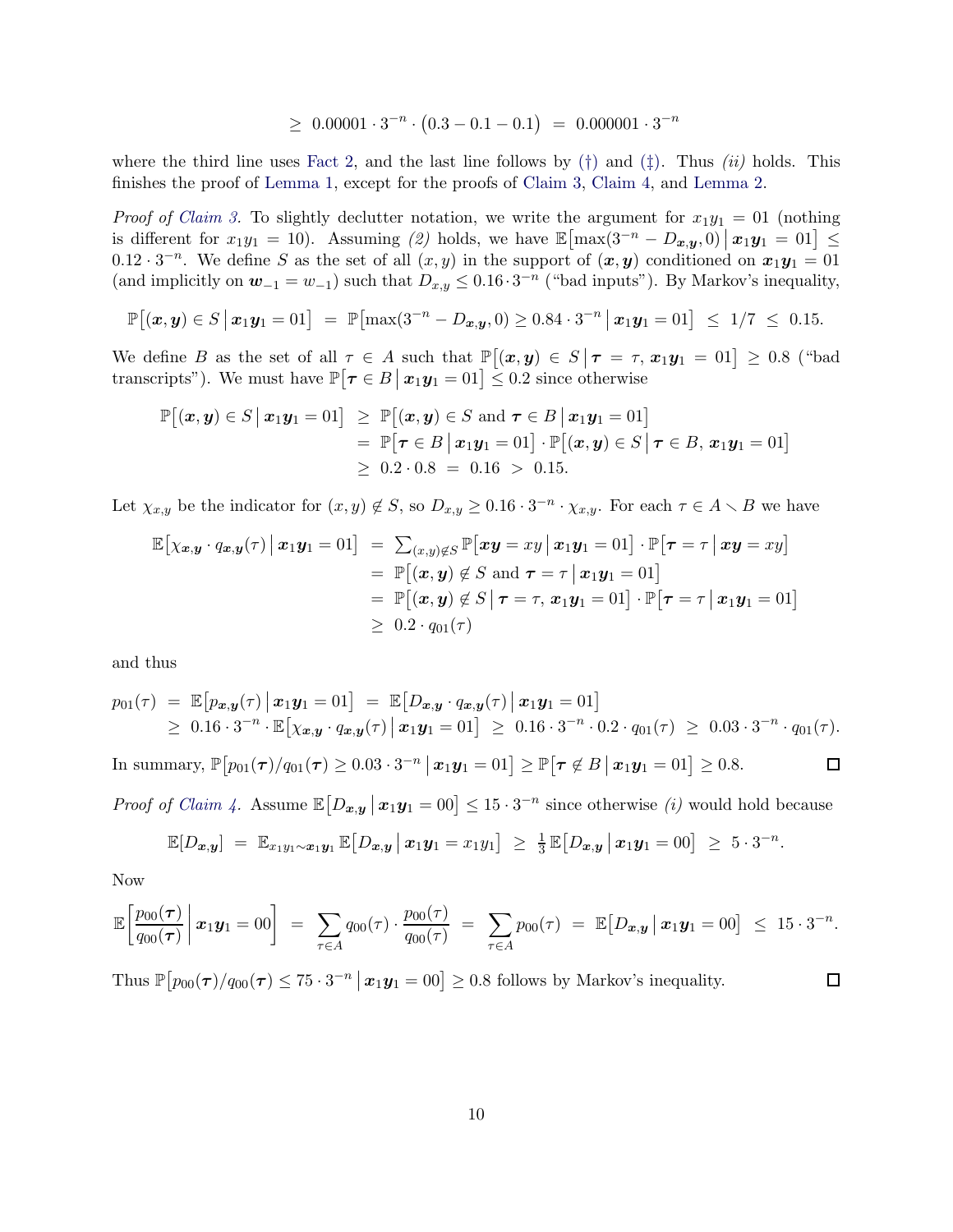# <span id="page-10-0"></span>2.3 Proof of [Lemma 2](#page-7-1)

Restatement of [Lemma 2.](#page-7-1) Let  $a, b$  be jointly distributed, with b having support  $\{0, 1\}$ . Then

$$
\Delta((\mathbf{a} \,|\, \mathbf{b} = 0), (\mathbf{a} \,|\, \mathbf{b} = 1)) \leq \sqrt{\mathbb{I}(\mathbf{a} \,;\, \mathbf{b})} / (3 \cdot \mathbb{P}[\mathbf{b} = 0] \cdot \mathbb{P}[\mathbf{b} = 1]).
$$

We first note that for every outcome  $a$  in the support of  $a$ ,

$$
\begin{aligned}\n|\mathbb{P}[a = a | b = 0] - \mathbb{P}[a = a] \\
&= |\mathbb{P}[a = a | b = 0] - (\mathbb{P}[a = a | b = 0] \cdot \mathbb{P}[b = 0] + \mathbb{P}[a = a | b = 1] \cdot \mathbb{P}[b = 1]) \\
&= |\mathbb{P}[a = a | b = 0] \cdot (1 - \mathbb{P}[b = 0]) - \mathbb{P}[a = a | b = 1] \cdot \mathbb{P}[b = 1] \\
&= \mathbb{P}[b = 1] \cdot |\mathbb{P}[a = a | b = 0] - \mathbb{P}[a = a | b = 1]\n\end{aligned}
$$

and thus

$$
\Delta((\boldsymbol{b} \mid \boldsymbol{a} = a), \boldsymbol{b}) = |\mathbb{P}[\boldsymbol{b} = 0 \mid \boldsymbol{a} = a] - \mathbb{P}[\boldsymbol{b} = 0]| = \left|\frac{\mathbb{P}[\boldsymbol{a} = a \mid \boldsymbol{b} = 0] \cdot \mathbb{P}[\boldsymbol{b} = 0]}{\mathbb{P}[\boldsymbol{a} = a]} - \mathbb{P}[\boldsymbol{b} = 0]\right|
$$

$$
= \mathbb{P}[\boldsymbol{b} = 0] \cdot \left|\frac{\mathbb{P}[\boldsymbol{a} = a \mid \boldsymbol{b} = 0] - \mathbb{P}[\boldsymbol{a} = a]}{\mathbb{P}[\boldsymbol{a} = a]} \right|
$$

$$
= \mathbb{P}[\boldsymbol{b} = 0] \cdot \mathbb{P}[\boldsymbol{b} = 1] \cdot \frac{|\mathbb{P}[\boldsymbol{a} = a \mid \boldsymbol{b} = 0] - \mathbb{P}[\boldsymbol{a} = a \mid \boldsymbol{b} = 1]|}{\mathbb{P}[\boldsymbol{a} = a]}.
$$

It follows that

$$
\begin{aligned}\n\mathbb{I}(\boldsymbol{a} \; ; \; \boldsymbol{b}) &= \mathbb{E}_{a \sim \boldsymbol{a}} \mathbb{D}((\boldsymbol{b} \, | \, \boldsymbol{a} = a) \, \| \, \boldsymbol{b}) \\
&\geq \sum_{a} \mathbb{P}[\boldsymbol{a} = a] \cdot \frac{2}{\ln 2} \Delta((\boldsymbol{b} \, | \, \boldsymbol{a} = a), \boldsymbol{b})^2 \\
&= \sum_{a} \mathbb{P}[\boldsymbol{a} = a] \cdot \frac{2}{\ln 2} \left( \mathbb{P}[\boldsymbol{b} = 0] \cdot \mathbb{P}[\boldsymbol{b} = 1] \cdot \frac{\left| \mathbb{P}[\boldsymbol{a} = a \, | \, \boldsymbol{b} = 0] - \mathbb{P}[\boldsymbol{a} = a \, | \, \boldsymbol{b} = 1] \right|}{\mathbb{P}[\boldsymbol{a} = a]} \right)^2 \\
&= \frac{2}{\ln 2} \cdot \mathbb{P}[\boldsymbol{b} = 0]^2 \cdot \mathbb{P}[\boldsymbol{b} = 1]^2 \cdot \sum_{a} \frac{\left| \mathbb{P}[\boldsymbol{a} = a \, | \, \boldsymbol{b} = 0] - \mathbb{P}[\boldsymbol{a} = a \, | \, \boldsymbol{b} = 1] \right|^2}{\mathbb{P}[\boldsymbol{a} = a]} \n\end{aligned}
$$

using the last two bullets of [Fact 1](#page-5-1) for the first two lines. Now we define vectors  $u$  and  $v$  indexed by the support of  $a$ :

$$
u_a \coloneqq |\mathbb{P}[\boldsymbol{a} = a | \boldsymbol{b} = 0] - \mathbb{P}[\boldsymbol{a} = a | \boldsymbol{b} = 1]| / \sqrt{\mathbb{P}[\boldsymbol{a} = a]}
$$
 and  $v_a \coloneqq \sqrt{\mathbb{P}[\boldsymbol{a} = a]}$ .

By Cauchy–Schwarz,

$$
u \cdot u \ge (u \cdot v)^2 / (v \cdot v) = (2 \Delta ((a | b = 0), (a | b = 1)))^2 / 1.
$$

Combining, we get

$$
\mathbb{I}(\boldsymbol{a} \; ; \; \boldsymbol{b}) \; \geq \; \tfrac{2}{\ln 2} \cdot \mathbb{P}[\boldsymbol{b} = 0]^2 \cdot \mathbb{P}[\boldsymbol{b} = 1]^2 \cdot (u \cdot u) \; \geq \; \tfrac{8}{\ln 2} \cdot \mathbb{P}[\boldsymbol{b} = 0]^2 \cdot \mathbb{P}[\boldsymbol{b} = 1]^2 \cdot \Delta((\boldsymbol{a} \, | \, \boldsymbol{b} = 0), (\boldsymbol{a} \, | \, \boldsymbol{b} = 1))^2.
$$

Rearranging and using  $\sqrt{8/\ln 2} \ge 3$  gives the lemma.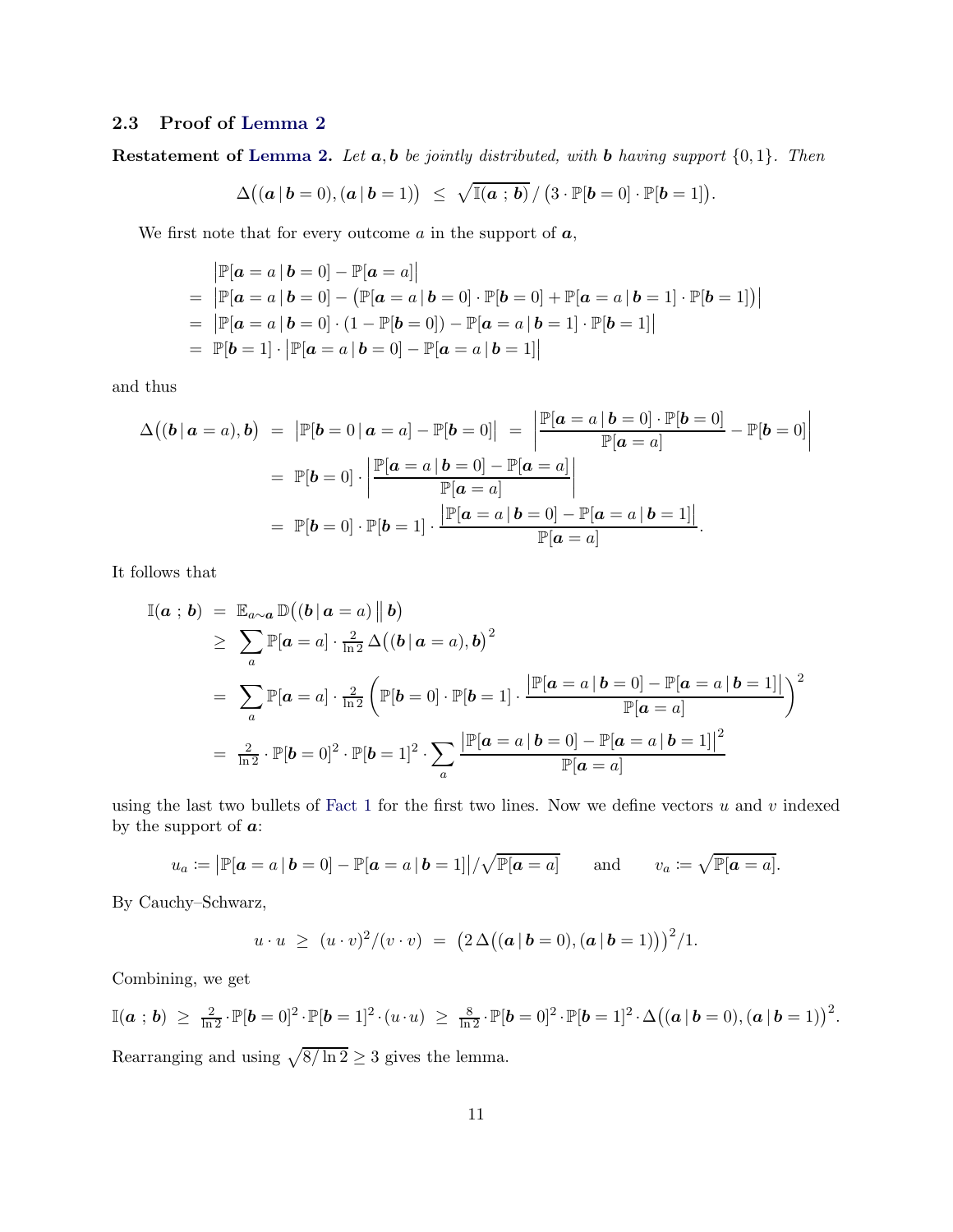### <span id="page-11-5"></span>A Supplementary proofs

Restatement of [Fact 1](#page-5-1) (Direct sum).  $\mathbb{I}(a : b_1 \cdots b_n) \geq \mathbb{I}(a : b_1) + \cdots + \mathbb{I}(a : b_n)$  if  $b_1 \cdots b_n$ are fully independent.

*Proof.* We have  $\mathbb{H}(\mathbf{b}_1 \cdots \mathbf{b}_n) = \mathbb{H}(\mathbf{b}_1) + \cdots + \mathbb{H}(\mathbf{b}_n)$  by full independence, and  $\mathbb{H}(\mathbf{b}_1 \cdots \mathbf{b}_n | \mathbf{a}) \leq$  $\mathbb{H}(\boldsymbol{b}_1 | \boldsymbol{a}) + \cdots + \mathbb{H}(\boldsymbol{b}_n | \boldsymbol{a})$  by subadditivity of entropy. Thus

$$
\mathbb{I}(\boldsymbol{a} \; ; \; \boldsymbol{b}_1 \cdots \boldsymbol{b}_n) \; = \; \mathbb{H}(\boldsymbol{b}_1 \cdots \boldsymbol{b}_n) - \mathbb{H}(\boldsymbol{b}_1 \cdots \boldsymbol{b}_n \, | \, \boldsymbol{a}) \; \geq \; \sum_i (\mathbb{H}(\boldsymbol{b}_i) - \mathbb{H}(\boldsymbol{b}_i \, | \, \boldsymbol{a})) \; = \; \sum_i \mathbb{I}(\boldsymbol{a} \; ; \; \boldsymbol{b}_i). \; \; \square
$$

Restatement of [Fact 2.](#page-8-2) For every  $\tau \in A$ ,  $q_{01}(\tau) \cdot q_{10}(\tau) / q_{00}(\tau) \geq q_{00}(\tau) - d_{01}(\tau) - d_{10}(\tau)$ .

Proof. It suffices to show that

<span id="page-11-6"></span>
$$
q_{01}(\tau) \cdot q_{10}(\tau) \ge q_{00}(\tau)^2 - q_{00}(\tau) \big(d_{01}(\tau) + d_{10}(\tau)\big). \tag{1}
$$

(If  $q_{00}(\tau) \neq 0$  then the desired inequality follows by dividing [\(1\)](#page-11-6) by  $q_{00}(\tau)$ , and if  $q_{00}(\tau) = 0$  then it follows since its right side is  $\leq 0$  and its left side is 0; recall our convention that  $0/0 \coloneq 0$ .) For some signs  $\sigma_{x_1y_1}(\tau) \in \{1, -1\}$ , the left side of [\(1\)](#page-11-6) equals  $(q_{00}(\tau) + \sigma_{01}(\tau)d_{01}(\tau)) \cdot (q_{00}(\tau) + \sigma_{10}(\tau)d_{10}(\tau)),$ which expands to

<span id="page-11-7"></span>
$$
q_{00}(\tau)^2 + \sigma_{01}(\tau)q_{00}(\tau)d_{01}(\tau) + \sigma_{10}(\tau)q_{00}(\tau)d_{10}(\tau) + \sigma_{01}(\tau)\sigma_{10}(\tau)d_{01}(\tau)d_{10}(\tau).
$$
 (2)

If  $\sigma_{01}(\tau) = \sigma_{10}(\tau)$  then [\(2\)](#page-11-7) is at least the right side of [\(1\)](#page-11-6) since the last term of (2) is nonnegative. If  $\sigma_{01}(\tau) \neq \sigma_{10}(\tau)$ , say  $\sigma_{01}(\tau) = -1$  and  $\sigma_{10}(\tau) = 1$ , then [\(2\)](#page-11-7) is at least the right side of [\(1\)](#page-11-6) since the sum of the last two terms in (2) is  $q_{00}(\tau)d_{10}(\tau) - d_{01}(\tau)d_{10}(\tau) = q_{01}(\tau)d_{10}(\tau) \geq 0$ . □ the sum of the last two terms in [\(2\)](#page-11-7) is  $q_{00}(\tau)d_{10}(\tau) - d_{01}(\tau)d_{10}(\tau) = q_{01}(\tau)d_{10}(\tau) \ge 0$ .

## References

- <span id="page-11-0"></span>[AA05] Scott Aaronson and Andris Ambainis. Quantum search of spatial regions. Theory of Computing, 1(1):47–79, 2005. [doi:10.4086/toc.2005.v001a004](http://dx.doi.org/10.4086/toc.2005.v001a004).
- [Aar14] Scott Aaronson. The equivalence of sampling and searching. Theory of Computing Systems, 55(2):281-298, 2014. [doi:10.1007/s00224-013-9527-3](http://dx.doi.org/10.1007/s00224-013-9527-3).
- <span id="page-11-3"></span>[ACK19] Sepehr Assadi, Yu Chen, and Sanjeev Khanna. Polynomial pass lower bounds for graph streaming algorithms. Technical Report abs/1904.04720, arXiv, 2019.
- <span id="page-11-2"></span>[ARW17] Amir Abboud, Aviad Rubinstein, and Ryan Williams. Distributed PCP theorems for hardness of approximation in P. In Proceedings of the 58th Symposium on Foundations of Computer Science (FOCS), pages 25–36. IEEE, 2017. [doi:10.1109/FOCS.2017.12](http://dx.doi.org/10.1109/FOCS.2017.12).
- <span id="page-11-4"></span>[ASTS+03] Andris Ambainis, Leonard Schulman, Amnon Ta-Shma, Umesh Vazirani, and Avi Wigderson. The quantum communication complexity of sampling. *SIAM Journal on* Computing, 32(6):1570–1585, 2003. [doi:10.1137/S009753979935476](http://dx.doi.org/10.1137/S009753979935476).
- <span id="page-11-1"></span>[AW09] Scott Aaronson and Avi Wigderson. Algebrization: A new barrier in complexity theory. ACM Transactions on Computation Theory, 1(1):2:1–2:54, 2009. [doi:10.1145/1490270.1490272](http://dx.doi.org/10.1145/1490270.1490272).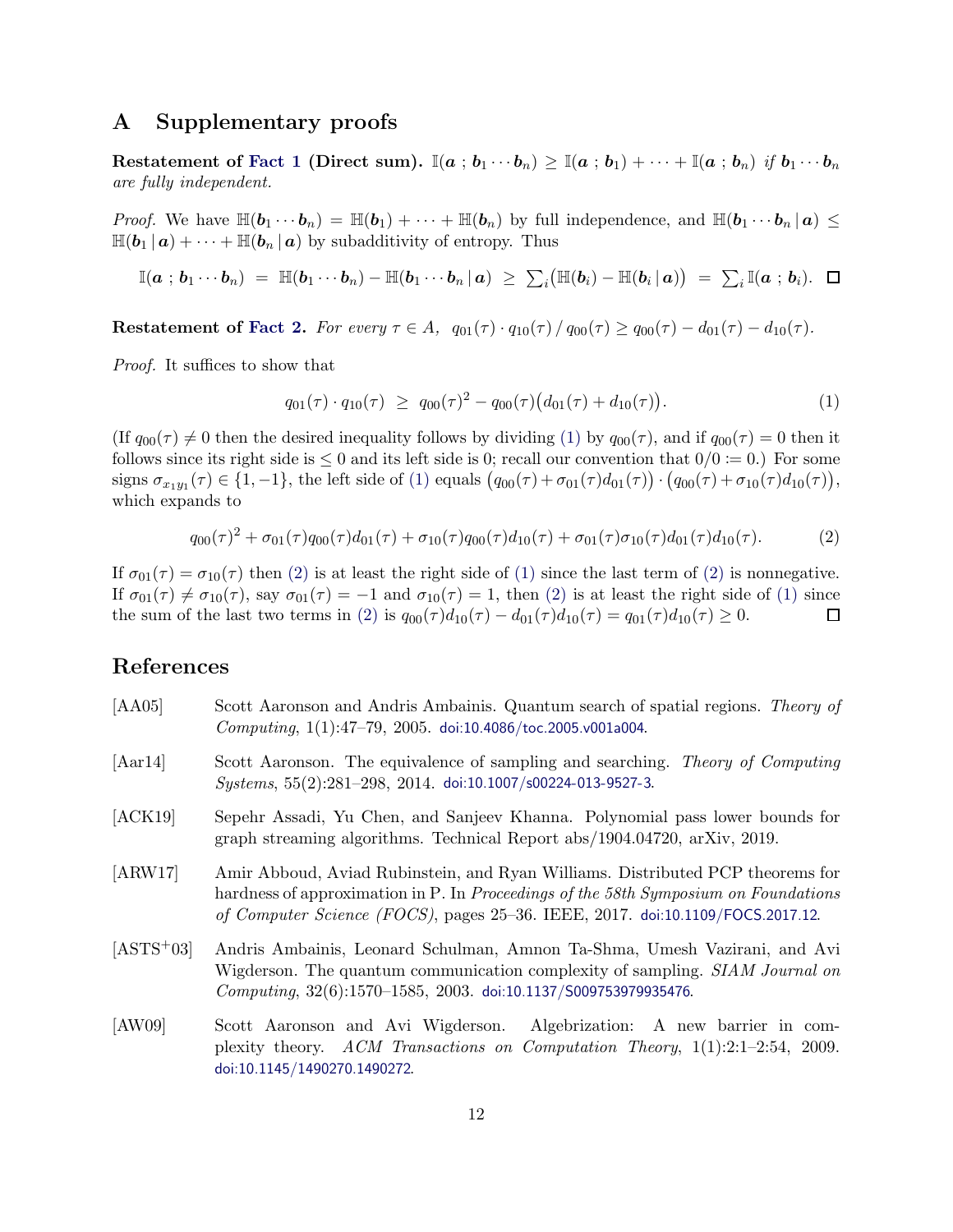- <span id="page-12-9"></span>[AWY18] Josh Alman, Joshua Wang, and Huacheng Yu. Cell-probe lower bounds from online communication complexity. In Proceedings of the 50th Symposium on Theory of Computing (STOC), pages 1003–1012. ACM, 2018. [doi:10.1145/3188745.3188862](http://dx.doi.org/10.1145/3188745.3188862).
- <span id="page-12-8"></span>[BCK+14] Joshua Brody, Amit Chakrabarti, Ranganath Kondapally, David Woodruff, and Grigory Yaroslavtsev. Beyond set disjointness: The communication complexity of finding the intersection. In Proceedings of the 33rd Symposium on Principles of Distributed Computing (PODC), pages 106–113. ACM, 2014. [doi:10.1145/2611462.2611501](http://dx.doi.org/10.1145/2611462.2611501).
- [BCS14] Itai Benjamini, Gil Cohen, and Igor Shinkar. Bi-lipschitz bijection between the boolean cube and the hamming ball. In Proceedings of the 55th Symposium on Foundations of Computer Science (FOCS), pages 81–89. IEEE, 2014. [doi:10.1109/FOCS.2014.17](http://dx.doi.org/10.1109/FOCS.2014.17).
- <span id="page-12-2"></span>[BCW98] Harry Buhrman, Richard Cleve, and Avi Wigderson. Quantum vs. classical communication and computation. In Proceedings of the 30th Symposium on Theory of Computing (STOC), pages 63–68. ACM, 1998. [doi:10.1145/276698.276713](http://dx.doi.org/10.1145/276698.276713).
- <span id="page-12-3"></span>[BEO+13] Mark Braverman, Faith Ellen, Rotem Oshman, Toniann Pitassi, and Vinod Vaikuntanathan. A tight bound for set disjointness in the message-passing model. In Proceedings of the 54th Symposium on Foundations of Computer Science (FOCS), pages 668–677. IEEE, 2013. [doi:10.1109/FOCS.2013.77](http://dx.doi.org/10.1109/FOCS.2013.77).
- <span id="page-12-0"></span>[BFS86] L´aszl´o Babai, Peter Frankl, and Janos Simon. Complexity classes in communication complexity theory. In Proceedings of the 27th Symposium on Foundations of Computer Science (FOCS), pages 337-347. IEEE, 1986. [doi:10.1109/SFCS.1986.15](http://dx.doi.org/10.1109/SFCS.1986.15).
- <span id="page-12-1"></span>[BGK15] Ralph Bottesch, Dmitry Gavinsky, and Hartmut Klauck. Correlation in hard distributions in communication complexity. In Proceedings of the 19th International Workshop on Randomization and Computation (RANDOM), pages 544–572. Schloss Dagstuhl, 2015. [doi:10.4230/LIPIcs.APPROX-RANDOM.2015.544](http://dx.doi.org/10.4230/LIPIcs.APPROX-RANDOM.2015.544).
- <span id="page-12-5"></span>[BGK+18] Mark Braverman, Ankit Garg, Young Kun-Ko, Jieming Mao, and Dave Touchette. Near-optimal bounds on the bounded-round quantum communication complexity of disjointness. SIAM Journal on Computing, 47(6):2277–2314, 2018. [doi:10.1137/16M1061400](http://dx.doi.org/10.1137/16M1061400).
- <span id="page-12-6"></span>[BGMdW13] Harry Buhrman, David Garcia-Soriano, Arie Matsliah, and Ronald de Wolf. The non-adaptive query complexity of testing k-parities. Chicago Journal of Theoretical Computer Science, 2013(6):1–11, 2013. [doi:10.4086/cjtcs.2013.006](http://dx.doi.org/10.4086/cjtcs.2013.006).
- <span id="page-12-7"></span>[BGPW13] Mark Braverman, Ankit Garg, Denis Pankratov, and Omri Weinstein. From information to exact communication. In Proceedings of the 45th Symposium on Theory of Computing (STOC), pages 151–160. ACM, 2013. [doi:10.1145/2488608.2488628](http://dx.doi.org/10.1145/2488608.2488628).
- <span id="page-12-4"></span>[BH09] Paul Beame and Dang-Trinh Huynh-Ngoc. Multiparty communication complexity and threshold circuit size of  $AC^0$ . . In Proceedings of the 50th Symposium on Foundations of Computer Science (FOCS), pages 53–62. IEEE, 2009. [doi:10.1109/FOCS.2009.12](http://dx.doi.org/10.1109/FOCS.2009.12).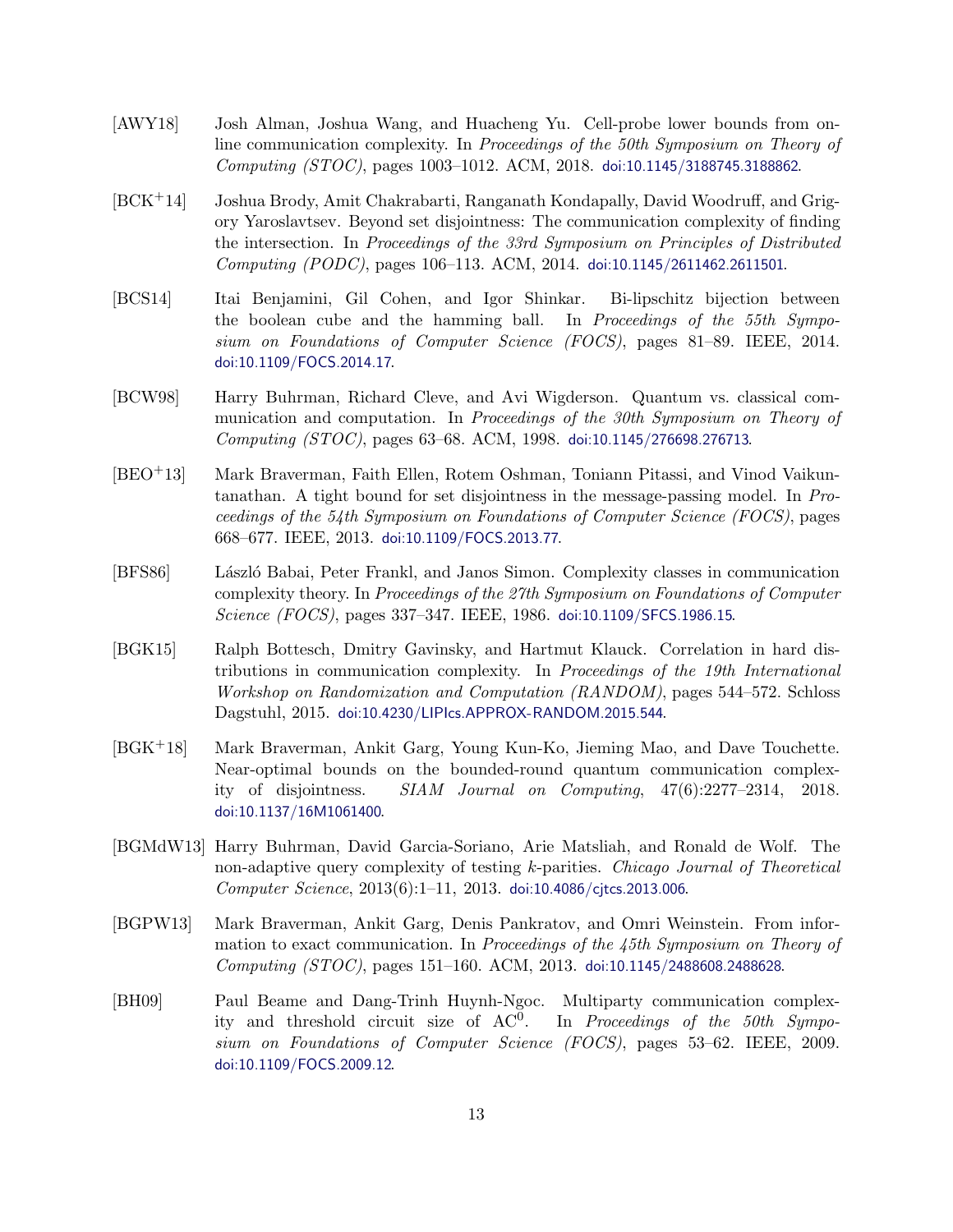- <span id="page-13-10"></span>[BIL12] Christopher Beck, Russell Impagliazzo, and Shachar Lovett. Large deviation bounds for decision trees and sampling lower bounds for  $AC^0$ -circuits. In *Proceedings of the* 53rd Symposium on Foundations of Computer Science (FOCS), pages 101–110. IEEE, 2012. [doi:10.1109/FOCS.2012.82](http://dx.doi.org/10.1109/FOCS.2012.82).
- <span id="page-13-8"></span>[BKM18] Lucas Boczkowski, Iordanis Kerenidis, and Frédéric Magniez. Streaming communication protocols. ACM Transactions on Computation Theory, 10(4):19:1–19:21, 2018. [doi:10.1145/3276748](http://dx.doi.org/10.1145/3276748).
- <span id="page-13-7"></span>[BM13] Mark Braverman and Ankur Moitra. An information complexity approach to extended formulations. In Proceedings of the 45th Symposium on Theory of Computing  $(TOCC)$ , pages 161-170. ACM, 2013. [doi:10.1145/2488608.2488629](http://dx.doi.org/10.1145/2488608.2488629).
- <span id="page-13-2"></span>[BO15] Mark Braverman and Rotem Oshman. On information complexity in the broadcast model. In Proceedings of the 34th Symposium on Principles of Distributed Computing (PODC), pages 355–364. ACM, 2015. [doi:10.1145/2767386.2767425](http://dx.doi.org/10.1145/2767386.2767425).
- <span id="page-13-6"></span>[BO17] Mark Braverman and Rotem Oshman. A rounds vs. communication tradeoff for multi-party set disjointness. In Proceedings of the 58th Symposium on Foundations of Computer Science (FOCS), pages 144–155. IEEE, 2017. [doi:10.1109/FOCS.2017.22](http://dx.doi.org/10.1109/FOCS.2017.22).
- <span id="page-13-3"></span>[BPSW06] Paul Beame, Toniann Pitassi, Nathan Segerlind, and Avi Wigderson. A strong direct product theorem for corruption and the multiparty communication complexity of disjointness. Computational Complexity, 15(4):391–432, 2006. [doi:10.1007/s00037-007-0220-2](http://dx.doi.org/10.1007/s00037-007-0220-2).
- <span id="page-13-9"></span>[BRdW08] Avraham Ben-Aroya, Oded Regev, and Ronald de Wolf. A hypercontractive inequality for matrix-valued functions with applications to quantum computing and LDCs. In Proceedings of the 49th Symposium on Foundations of Computer Science (FOCS), pages 477–486. IEEE, 2008. [doi:10.1109/FOCS.2008.45](http://dx.doi.org/10.1109/FOCS.2008.45).
- <span id="page-13-0"></span>[BYJKS04] Ziv Bar-Yossef, T.S. Jayram, Ravi Kumar, and D. Sivakumar. An information statistics approach to data stream and communication complexity. Journal of Computer and System Sciences, 68(4):702–732, 2004. [doi:10.1016/j.jcss.2003.11.006](http://dx.doi.org/10.1016/j.jcss.2003.11.006).
- <span id="page-13-4"></span>[CA08] Arkadev Chattopadhyay and Anil Ada. Multiparty communication complexity of disjointness. Technical Report TR08-002, Electronic Colloquium on Computational Complexity (ECCC), 2008. URL: <https://eccc.weizmann.ac.il//eccc-reports/2008/TR08-002/>.
- <span id="page-13-5"></span>[Che18] Lijie Chen. On the hardness of approximate and exact (bichromatic) maximum inner product. In Proceedings of the 33rd Computational Complexity Conference (CCC), pages 14:1–14:45. Schloss Dagstuhl, 2018. [doi:10.4230/LIPIcs.CCC.2018.14](http://dx.doi.org/10.4230/LIPIcs.CCC.2018.14).
- <span id="page-13-1"></span>[CKS03] Amit Chakrabarti, Subhash Khot, and Xiaodong Sun. Near-optimal lower bounds on the multi-party communication complexity of set disjointness. In Proceedings of the 18th Conference on Computational Complexity, pages 107–117. IEEE, 2003. [doi:10.1109/CCC.2003.1214414](http://dx.doi.org/10.1109/CCC.2003.1214414).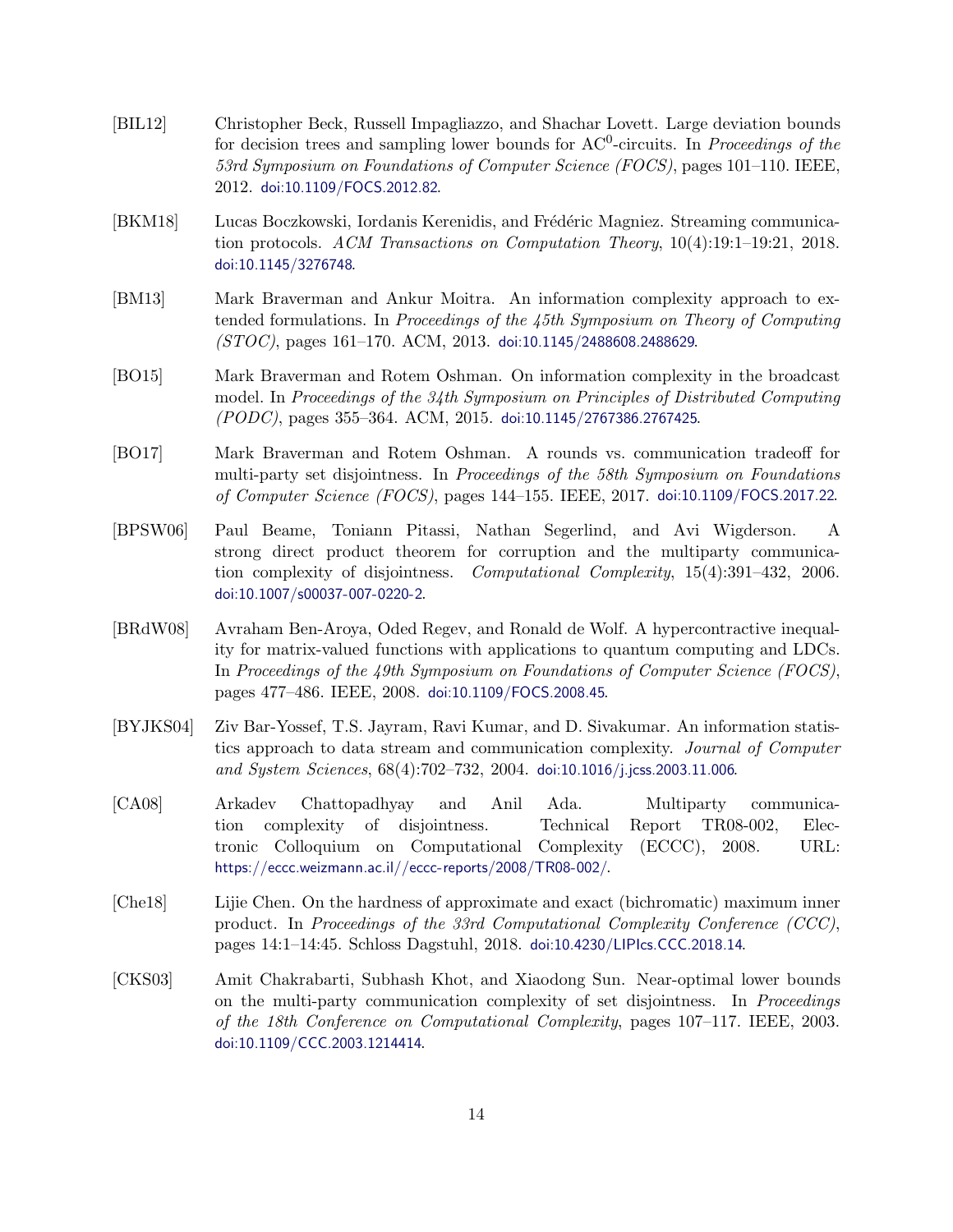- <span id="page-14-8"></span>[CSWY01] Amit Chakrabarti, Yaoyun Shi, Anthony Wirth, and Andrew Yao. Informational complexity and the direct sum problem for simultaneous message complexity. In Proceedings of the 42nd Symposium on Foundations of Computer Science (FOCS), pages 270–278. IEEE, 2001. [doi:10.1109/SFCS.2001.959901](http://dx.doi.org/10.1109/SFCS.2001.959901).
- <span id="page-14-9"></span>[CT06] Thomas Cover and Joy Thomas. Elements of Information Theory. Wiley, 2006.
- <span id="page-14-4"></span>[DFHL18] Yuval Dagan, Yuval Filmus, Hamed Hatami, and Yaqiao Li. Trading information complexity for error. Theory of Computing, 14(1):1–73, 2018. [doi:10.4086/toc.2018.v014a006](http://dx.doi.org/10.4086/toc.2018.v014a006).
- <span id="page-14-2"></span>[DKS12] Anirban Dasgupta, Ravi Kumar, and D. Sivakumar. Sparse and lopsided set disjointness via information theory. In Proceedings of the 16th International Workshop on Randomization and Computation (RANDOM), pages 517–528. Springer, 2012. [doi:10.1007/978-3-642-32512-0](http://dx.doi.org/10.1007/978-3-642-32512-0_44)\ 44.
- <span id="page-14-10"></span>[DP09] Devdatt Dubhashi and Alessandro Panconesi. Concentration of Measure for the Analysis of Randomized Algorithms. Cambridge University Press, 2009.
- <span id="page-14-6"></span>[DW12] Anindya De and Thomas Watson. Extractors and lower bounds for locally samplable sources. ACM Transactions on Computation Theory, 4(1):3:1–3:21, 2012. [doi:10.1145/2141938.2141941](http://dx.doi.org/10.1145/2141938.2141941).
- <span id="page-14-3"></span>[FHLY17] Yuval Filmus, Hamed Hatami, Yaqiao Li, and Suzin You. Information complexity of the AND function in the two-party and multi-party settings. In Proceedings of the 23rd International Computing and Combinatorics Conference (COCOON), pages 200–211. Springer, 2017. [doi:10.1007/978-3-319-62389-4](http://dx.doi.org/10.1007/978-3-319-62389-4_17)\ 17.
- <span id="page-14-5"></span>[Gav16] Dmitry Gavinsky. Communication complexity of inevitable intersection. Technical Report abs/1611.08842, arXiv, 2016.
- [GGN10] Oded Goldreich, Shafi Goldwasser, and Asaf Nussboim. On the implementation of huge random objects. SIAM Journal on Computing, 39(7):2761–2822, 2010. [doi:10.1137/080722771](http://dx.doi.org/10.1137/080722771).
- <span id="page-14-11"></span>[GJW18] Mika Göös, Rahul Jain, and Thomas Watson. Extension complexity of independent set polytopes. SIAM Journal on Computing, 47(1):241–269, 2018. [doi:10.1137/16M109884X](http://dx.doi.org/10.1137/16M109884X).
- <span id="page-14-7"></span>[GLM<sup>+</sup>16] Mika Göös, Shachar Lovett, Raghu Meka, Thomas Watson, and David Zuckerman. Rectangles are nonnegative juntas. SIAM Journal on Computing, 45(5):1835–1869, 2016. [doi:10.1137/15M103145X](http://dx.doi.org/10.1137/15M103145X).
- <span id="page-14-1"></span>[GPW16] Mika Göös, Toniann Pitassi, and Thomas Watson. Zero-information protocols and unambiguity in Arthur–Merlin communication. Algorithmica, 76(3):684–719, 2016. [doi:10.1007/s00453-015-0104-9](http://dx.doi.org/10.1007/s00453-015-0104-9).
- <span id="page-14-0"></span>[Gro94] Vince Grolmusz. The BNS lower bound for multi-party protocols is nearly optimal. Information and Computation, 112(1):51–54, 1994. [doi:10.1006/inco.1994.1051](http://dx.doi.org/10.1006/inco.1994.1051).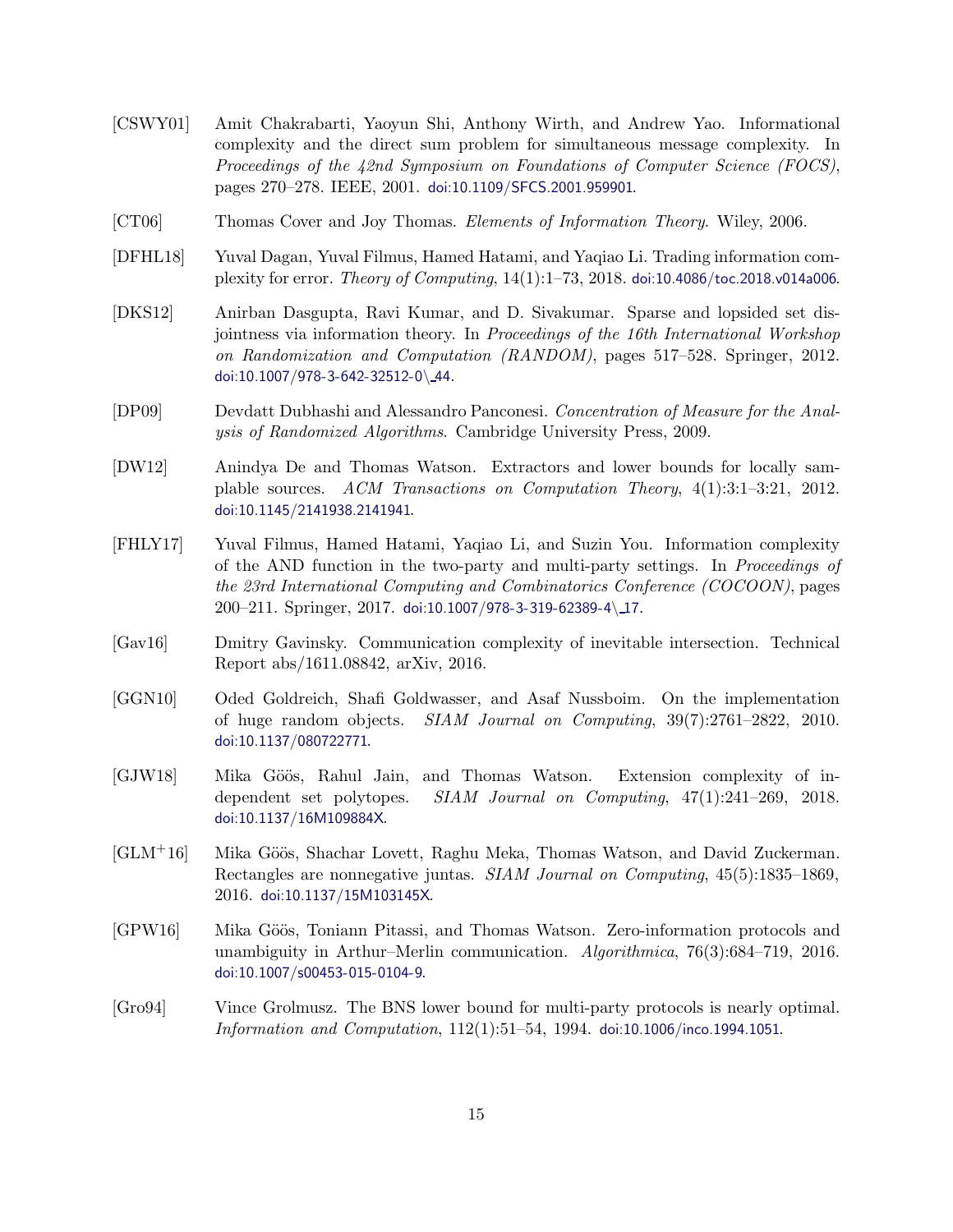- <span id="page-15-1"></span>[Gro09] Andr´e Gronemeier. Asymptotically optimal lower bounds on the NIH-multi-party information complexity of the AND-function and disjointness. In Proceedings of the 26th International Symposium on Theoretical Aspects of Computer Science (STACS), pages 505–516. Schloss Dagstuhl, 2009. [doi:10.4230/LIPIcs.STACS.2009.1846](http://dx.doi.org/10.4230/LIPIcs.STACS.2009.1846).
- <span id="page-15-4"></span>[GS10] Dmitry Gavinsky and Alexander Sherstov. A separation of NP and coNP in multiparty communication complexity. Theory of Computing,  $6(1):227-245$ , 2010. [doi:10.4086/toc.2010.v006a010](http://dx.doi.org/10.4086/toc.2010.v006a010).
- <span id="page-15-5"></span>[GW16] Mika Göös and Thomas Watson. Communication complexity of set-disjointness for all probabilities. Theory of Computing, 12(9):1–23, 2016. [doi:10.4086/toc.2016.v012a009](http://dx.doi.org/10.4086/toc.2016.v012a009).
- <span id="page-15-0"></span>[HdW02] Peter Høyer and Ronald de Wolf. Improved quantum communication complexity bounds for disjointness and equality. In Proceedings of the 19th Symposium on Theoretical Aspects of Computer Science (STACS), pages 299–310. Springer, 2002. [doi:10.1007/3-540-45841-7](http://dx.doi.org/10.1007/3-540-45841-7_24)\ 24.
- <span id="page-15-7"></span>[HW07] Johan Håstad and Avi Wigderson. The randomized communication complexity of set disjointness. Theory of Computing, 3(1):211–219, 2007. [doi:10.4086/toc.2007.v003a011](http://dx.doi.org/10.4086/toc.2007.v003a011).
- <span id="page-15-2"></span>[Jay09] T.S. Jayram. Hellinger strikes back: A note on the multi-party information complexity of AND. In Proceedings of the 13th International Workshop on Randomization and Computation (RANDOM), pages 562–573. Springer, 2009. [doi:10.1007/978-3-642-03685-9](http://dx.doi.org/10.1007/978-3-642-03685-9_42)\ 42.
- <span id="page-15-10"></span>[JK10] Rahul Jain and Hartmut Klauck. The partition bound for classical communication complexity and query complexity. In Proceedings of the 25th Conference on Compu*tational Complexity (CCC)*, pages  $247-258$ . IEEE,  $2010$ . [doi:10.1109/CCC.2010.31](http://dx.doi.org/10.1109/CCC.2010.31).
- <span id="page-15-8"></span>[JKN08] Rahul Jain, Hartmut Klauck, and Ashwin Nayak. Direct product theorems for classical communication complexity via subdistribution bounds. In Proceedings of the 40th Symposium on Theory of Computing  $(TOC)$ , pages 599–608. ACM, 2008. [doi:10.1145/1374376.1374462](http://dx.doi.org/10.1145/1374376.1374462).
- <span id="page-15-6"></span>[JRS03] Rahul Jain, Jaikumar Radhakrishnan, and Pranab Sen. A lower bound for the bounded round quantum communication complexity of set disjointness. In Proceedings of the 44th Symposium on Foundations of Computer Science (FOCS), pages 220–229. IEEE, 2003. [doi:10.1109/SFCS.2003.1238196](http://dx.doi.org/10.1109/SFCS.2003.1238196).
- [JSWZ13] Rahul Jain, Yaoyun Shi, Zhaohui Wei, and Shengyu Zhang. Efficient protocols for generating bipartite classical distributions and quantum states. IEEE Transactions on Information Theory, 59(8):5171–5178, 2013. [doi:10.1109/TIT.2013.2258372](http://dx.doi.org/10.1109/TIT.2013.2258372).
- <span id="page-15-3"></span>[Kla03] Hartmut Klauck. Rectangle size bounds and threshold covers in communication complexity. In Proceedings of the 18th Conference on Computational Complexity  $(CCC)$ , pages 118-134. IEEE, 2003. [doi:10.1109/CCC.2003.1214415](http://dx.doi.org/10.1109/CCC.2003.1214415).
- <span id="page-15-9"></span>[Kla10] Hartmut Klauck. A strong direct product theorem for disjointness. In Proceedings of the 42nd Symposium on Theory of Computing (STOC), pages 77–86. ACM, 2010. [doi:10.1145/1806689.1806702](http://dx.doi.org/10.1145/1806689.1806702).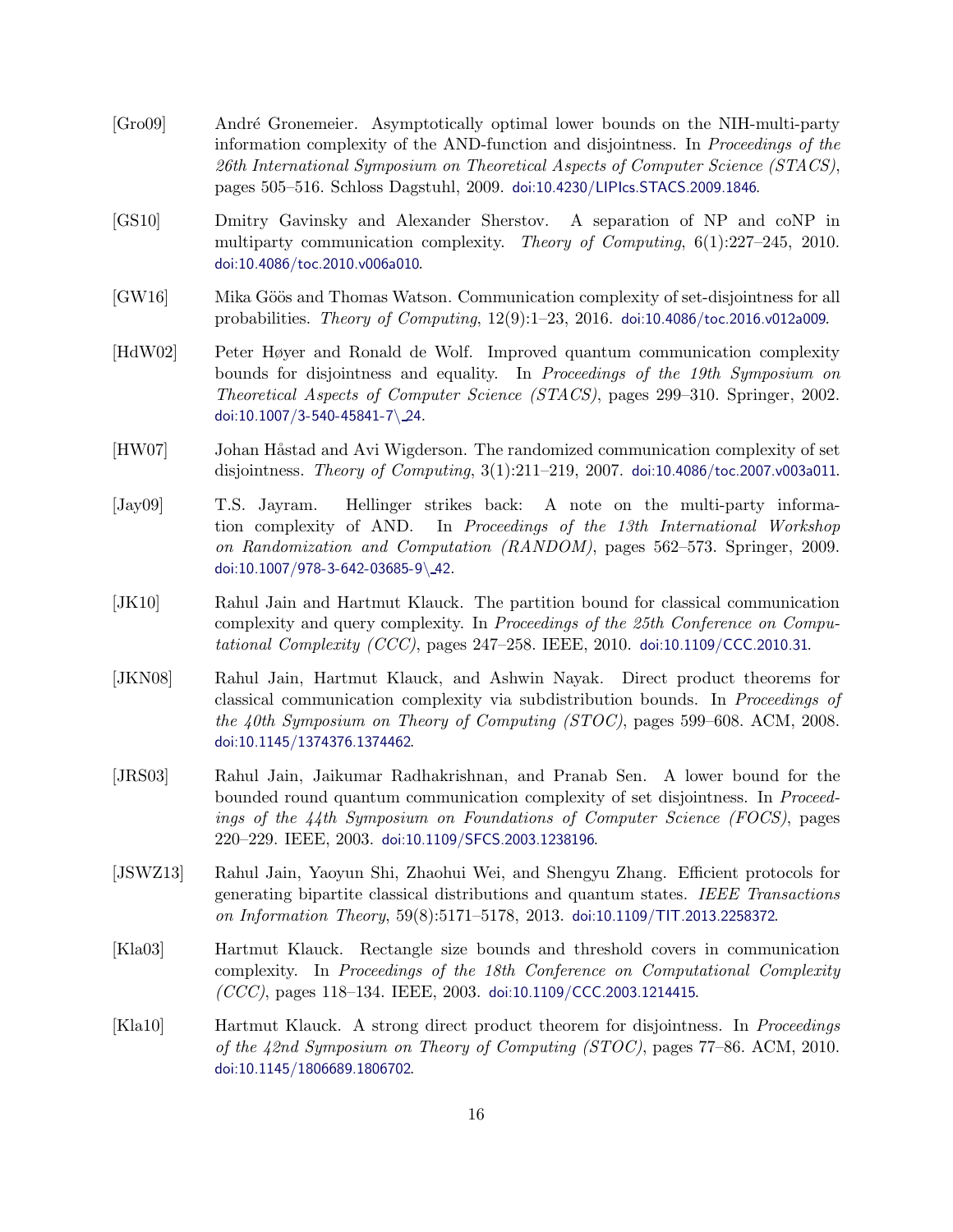- <span id="page-16-10"></span>[KMSY19] Gillat Kol, Shay Moran, Amir Shpilka, and Amir Yehudayoff. Approximate nonnegative rank is equivalent to the smooth rectangle bound. Computational Complexity,  $28(1):1-25$ ,  $2019$ . [doi:10.1007/s00037-018-0176-4](http://dx.doi.org/10.1007/s00037-018-0176-4).
- <span id="page-16-11"></span>[KN97] Eyal Kushilevitz and Noam Nisan. Communication Complexity. Cambridge University Press, 1997.
- <span id="page-16-5"></span>[KNTZ07] Hartmut Klauck, Ashwin Nayak, Amnon Ta-Shma, and David Zuckerman. Interaction in quantum communication. IEEE Transactions on Information Theory,  $53(6):1970-1982$ , 2007. [doi:10.1109/TIT.2007.896888](http://dx.doi.org/10.1109/TIT.2007.896888).
- <span id="page-16-8"></span>[KP14] Hartmut Klauck and Supartha Podder. New bounds for the garden-hose model. In Proceedings of the 34th International Conference on Foundation of Software Technology and Theoretical Computer Science (FSTTCS), pages 481–492. Schloss Dagstuhl, 2014. [doi:10.4230/LIPIcs.FSTTCS.2014.481](http://dx.doi.org/10.4230/LIPIcs.FSTTCS.2014.481).
- <span id="page-16-0"></span>[KS92] Bala Kalyanasundaram and Georg Schnitger. The probabilistic communication complexity of set intersection. SIAM Journal on Discrete Mathematics, 5(4):545–557, 1992. [doi:10.1137/0405044](http://dx.doi.org/10.1137/0405044).
- <span id="page-16-9"></span>[KSdW07] Hartmut Klauck, Robert Spalek, and Ronald de Wolf. Quantum and classical strong direct product theorems and optimal time-space tradeoffs. SIAM Journal on Computing, 36(5):1472-1493, 2007. [doi:10.1137/05063235X](http://dx.doi.org/10.1137/05063235X).
- <span id="page-16-6"></span>[KW09] Eyal Kushilevitz and Enav Weinreb. The communication complexity of setdisjointness with small sets and 0-1 intersection. In Proceedings of the 50th Symposium on Foundations of Computer Science (FOCS), pages 63–72. IEEE, 2009. [doi:10.1109/FOCS.2009.15](http://dx.doi.org/10.1109/FOCS.2009.15).
- <span id="page-16-12"></span>[Lin91] Jianhua Lin. Divergence measures based on the Shannon entropy. IEEE Transactions on Information Theory,  $37(1):145-151$ , 1991. [doi:10.1109/18.61115](http://dx.doi.org/10.1109/18.61115).
- <span id="page-16-3"></span>[LS09] Troy Lee and Adi Shraibman. Disjointness is hard in the multiparty number-on-the-forehead model. Computational Complexity, 18(2):309-336, 2009. [doi:10.1007/s00037-009-0276-2](http://dx.doi.org/10.1007/s00037-009-0276-2).
- [LV12] Shachar Lovett and Emanuele Viola. Bounded-depth circuits cannot sample good codes. Computational Complexity, 21(2):245–266, 2012. [doi:10.1007/s00037-012-0039-3](http://dx.doi.org/10.1007/s00037-012-0039-3).
- <span id="page-16-7"></span>[Pat11] Mihai Patrascu. Unifying the landscape of cell-probe lower bounds. SIAM Journal on Computing, 40(3):827–847, 2011. [doi:10.1137/09075336X](http://dx.doi.org/10.1137/09075336X).
- <span id="page-16-4"></span>[PS17] Vladimir Podolskii and Alexander Sherstov. Inner product and set disjointness: Beyond logarithmically many parties. Technical Report abs/1711.10661, arXiv, 2017.
- <span id="page-16-1"></span>[Raz92] Alexander Razborov. On the distributional complexity of disjointness. Theoretical Computer Science, 106(2):385–390, 1992. [doi:10.1016/0304-3975\(92\)90260-M](http://dx.doi.org/10.1016/0304-3975(92)90260-M).
- <span id="page-16-2"></span>[Raz03] Alexander Razborov. Quantum communication complexity of symmetric predicates. Izvestiya: Mathematics, 67(1):145–159, 2003. [doi:10.1070/IM2003v067n01ABEH000422](http://dx.doi.org/10.1070/IM2003v067n01ABEH000422).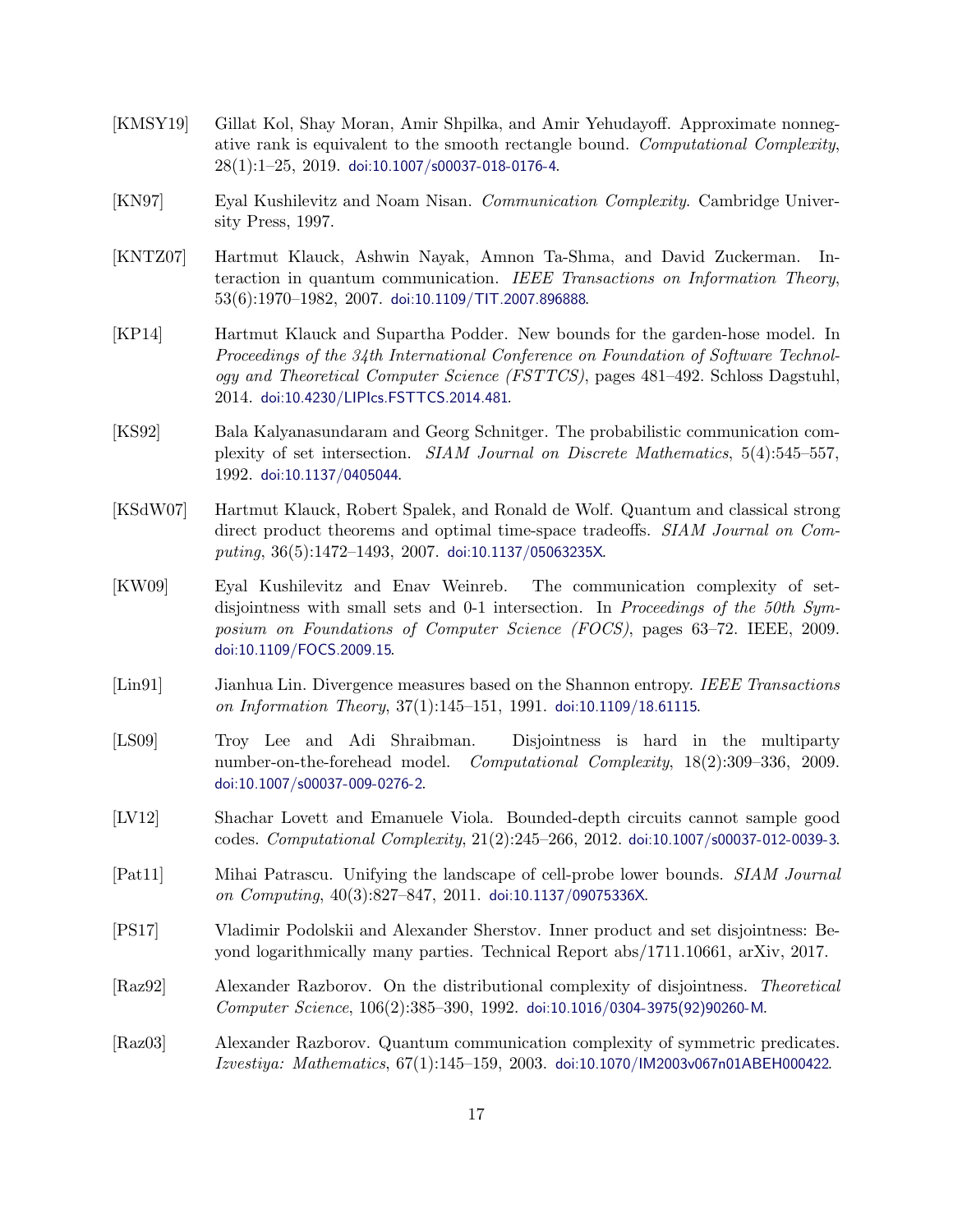- <span id="page-17-6"></span>[Rub18] Aviad Rubinstein. Hardness of approximate nearest neighbor search. In Proceedings of the 50th Symposium on Theory of Computing (STOC), pages 1260–1268. ACM, 2018. [doi:10.1145/3188745.3188916](http://dx.doi.org/10.1145/3188745.3188916).
- <span id="page-17-5"></span>[RY15] Anup Rao and Amir Yehudayoff. Simplified lower bounds on the multiparty communication complexity of disjointness. In Proceedings of the 30th Computational Complexity Conference (CCC), pages 88–101. Schloss Dagstuhl, 2015. [doi:10.4230/LIPIcs.CCC.2015.88](http://dx.doi.org/10.4230/LIPIcs.CCC.2015.88).
- <span id="page-17-0"></span>[She11] Alexander Sherstov. The pattern matrix method. SIAM Journal on Computing, 40(6):1969–2000, 2011. [doi:10.1137/080733644](http://dx.doi.org/10.1137/080733644).
- <span id="page-17-8"></span>[She12] Alexander Sherstov. Strong direct product theorems for quantum communication and query complexity. SIAM Journal on Computing, 41(5):1122–1165, 2012. [doi:10.1137/110842661](http://dx.doi.org/10.1137/110842661).
- <span id="page-17-4"></span>[She14] Alexander Sherstov. Communication lower bounds using directional derivatives. Journal of the ACM,  $61(6):1-71$ ,  $2014.$  [doi:10.1145/2629334](http://dx.doi.org/10.1145/2629334).
- <span id="page-17-3"></span>[She16] Alexander Sherstov. The multiparty communication complexity of set disjointness. SIAM Journal on Computing, 45(4):1450–1489, 2016. [doi:10.1137/120891587](http://dx.doi.org/10.1137/120891587).
- <span id="page-17-7"></span>[ST13] Mert Saglam and Gábor Tardos. On the communication complexity of sparse set disjointness and exists-equal problems. In Proceedings of the 54th Symposium on Foundations of Computer Science (FOCS), pages 678–687. IEEE, 2013. [doi:10.1109/FOCS.2013.78](http://dx.doi.org/10.1109/FOCS.2013.78).
- <span id="page-17-1"></span>[SZ09] Yaoyun Shi and Yufan Zhu. Quantum communication complexity of block-composed functions. Quantum Information and Computation, 9(5–6):444–460, 2009.
- <span id="page-17-2"></span>[Tes03] Pascal Tesson. Computational Complexity Questions Related to Finite Monoids and Semigroups. PhD thesis, McGill University, 2003.
- [Vio12a] Emanuele Viola. The complexity of distributions. SIAM Journal on Computing, 41(1):191–218, 2012. [doi:10.1137/100814998](http://dx.doi.org/10.1137/100814998).
- [Vio12b] Emanuele Viola. Extractors for Turing-machine sources. In Proceedings of the 16th International Workshop on Randomization and Computation (RANDOM), pages 663– 671. Springer, 2012. [doi:10.1007/978-3-642-32512-0](http://dx.doi.org/10.1007/978-3-642-32512-0_56)\ 56.
- [Vio14] Emanuele Viola. Extractors for circuit sources. SIAM Journal on Computing,  $43(2):655-672$ , 2014. [doi:10.1137/11085983X](http://dx.doi.org/10.1137/11085983X).
- [Vio16] Emanuele Viola. Quadratic maps are hard to sample. ACM Transactions on Computation Theory, 8(4):18:1–18:4, 2016. [doi:10.1145/2934308](http://dx.doi.org/10.1145/2934308).
- <span id="page-17-9"></span>[Vio18] Emanuele Viola. Sampling lower bounds: Boolean average-case and permutations. Technical Report TR18-060, Electronic Colloquium on Computational Complexity (ECCC), 2018. URL: <https://eccc.weizmann.ac.il/report/2018/060>.